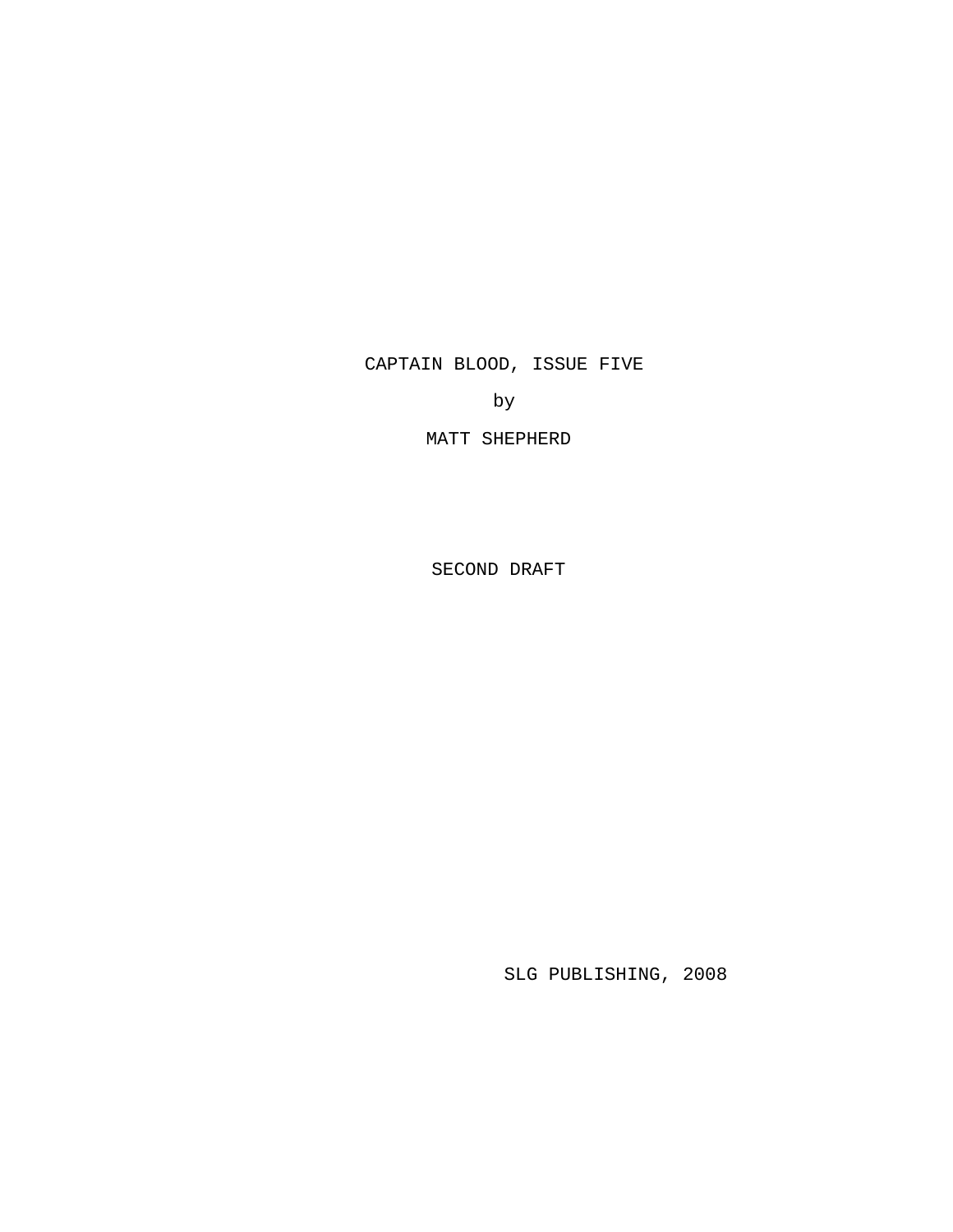ISSUE FIVE, PAGE ONE

PAGE DETAILS: 1688-1689, in case you're keeping track.

A pretty complex arrangement. Like most other issues, we're taking a jump forward, but this time only a couple of weeks instead of months. Captain Blood is front and centre as always, but this time dressed as a British sea captain (with some Blood-esque accouterments, like a sash and a jauntier hat).

PANEL ONE

Blood on the docks, surveying the action at the Jamaican port where Bishop holds court. Bishop is there, fuming and full of hate; so is Pitt, staying by Blood's side.

> CAPTION This, then, is Peter Blood:

CAPTION (2) Once a soldier, then a doctor! Once a slave, then an outlaw! Once a pirate...

CAPTION (3) ...now in the service of His Majesty James Stuart!

BLOOD Well, the UNIFORM is adequate.

ISSUE FIVE, PAGE TWO

PANEL ONE

Bishop blusters up beside Blood, who half-ignores him.

BISHOP Don't get too COMFORTABLE, Blood. A pretty uniform won't save your neck from the noose.

BLOOD True, Governor Bishop. But Lord SUNDERLAND can.

BISHOP (2)

Hmmph.

PANEL TWO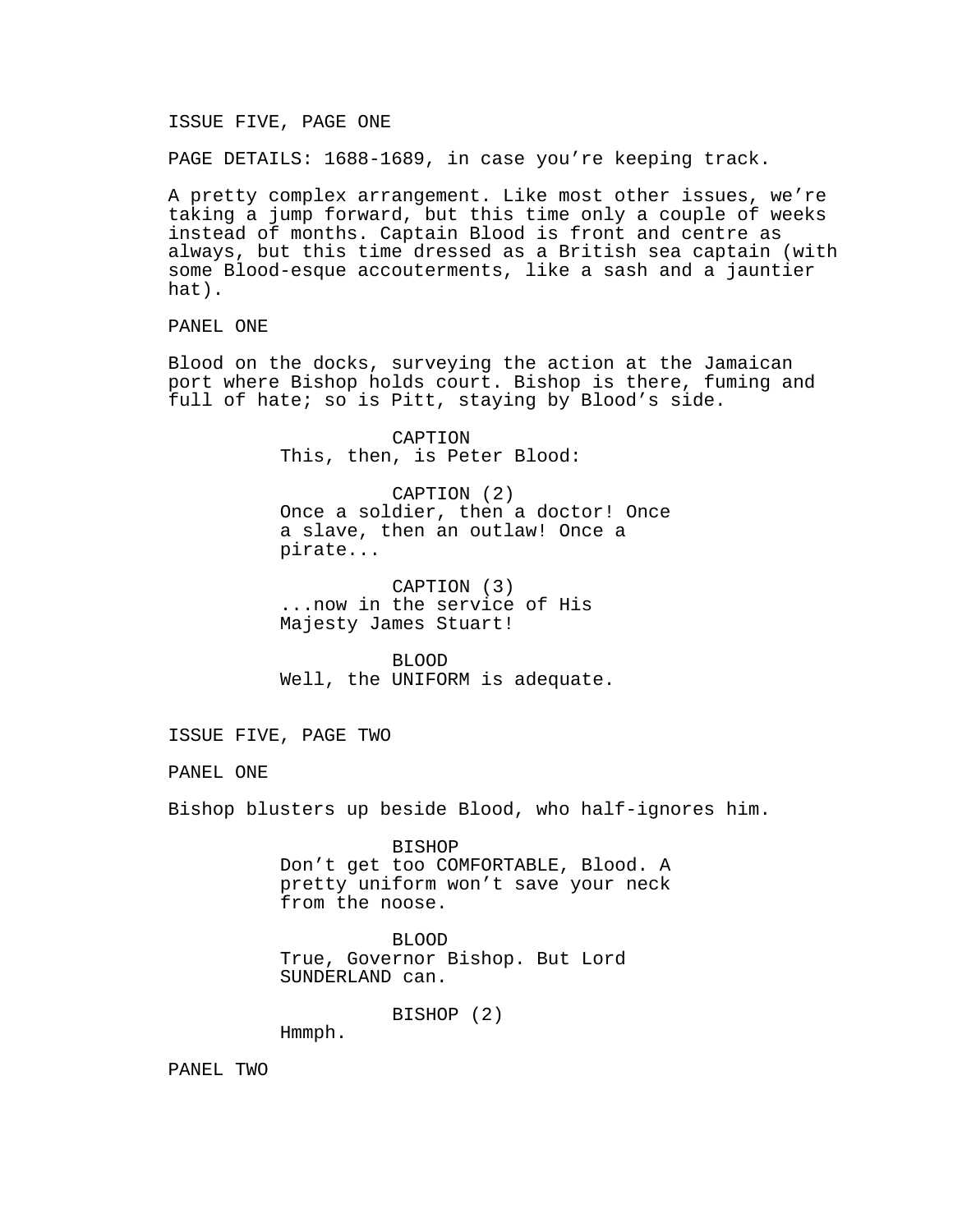Also on the docks, Lord Julian is trying to keep Arabella's attention.

> LORD JULIAN A MAGNIFICENT day for a walk, Miss Bishop! Would you care to join me for--

ARABELLA Thank you, Julian, but no.

PANEL THREE

Arabella's over-the-shoulder POV of Captain Blood and Pitt further up the dock.

> ARABELLA I have another engagement.

PANEL FOUR

Blood is surprised by Arabella walking up beside him.

ARABELLA Good afternoon, NAVAL Captain Blood.

BLOOD Miss Bishop!

PANEL FIVE

Lord Julian looks after the two of them, fuming silently.

PANEL SIX

Governor Bishop looks after the two of them, also fuming...

PANEL SEVEN

...then Bishop notices the furious Lord Julian.

BISHOP

Hm.

ISSUE FIVE, PAGE THREE

PANEL ONE

Blood and Arabella, walking together, converse.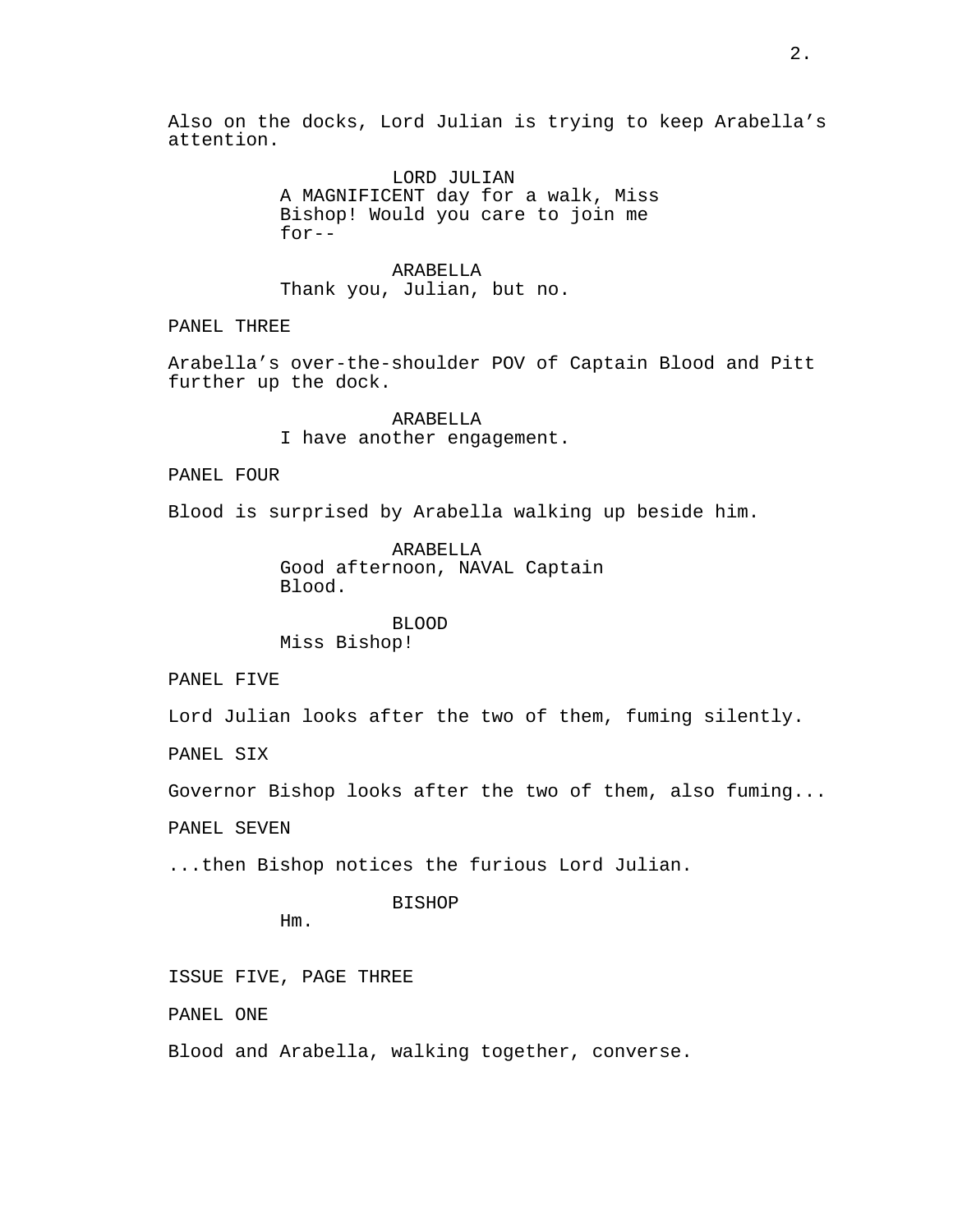BLOOD

I had hoped we might have a chance to talk.

ARABELLA The uniform of the Crown fits you well.

PANEL TWO

BLOOD

Aye...

BLOOD (2) But it wears heavy on the soul.

PANEL THREE

BLOOD But now that I might return to England -- I had hoped that you might join me.

ARABELLA

 $I--$  what?

PANEL FOUR

ARABELLA Captain Blood -- Peter -- I can't just FORGET all that you've done.

BLOOD You know me once, Arabella. You knew me as a good man.

PANEL FIVE

# ARABELLA

When you were a slave, a man unjustly accused. But now...

BLOOD Now I am an officer! In the ROYAL NAVY! What more do you WANT?

PANEL SIX

ARABELLA You were a BUCCANEER, Peter! A pirate! You killed a man for - for--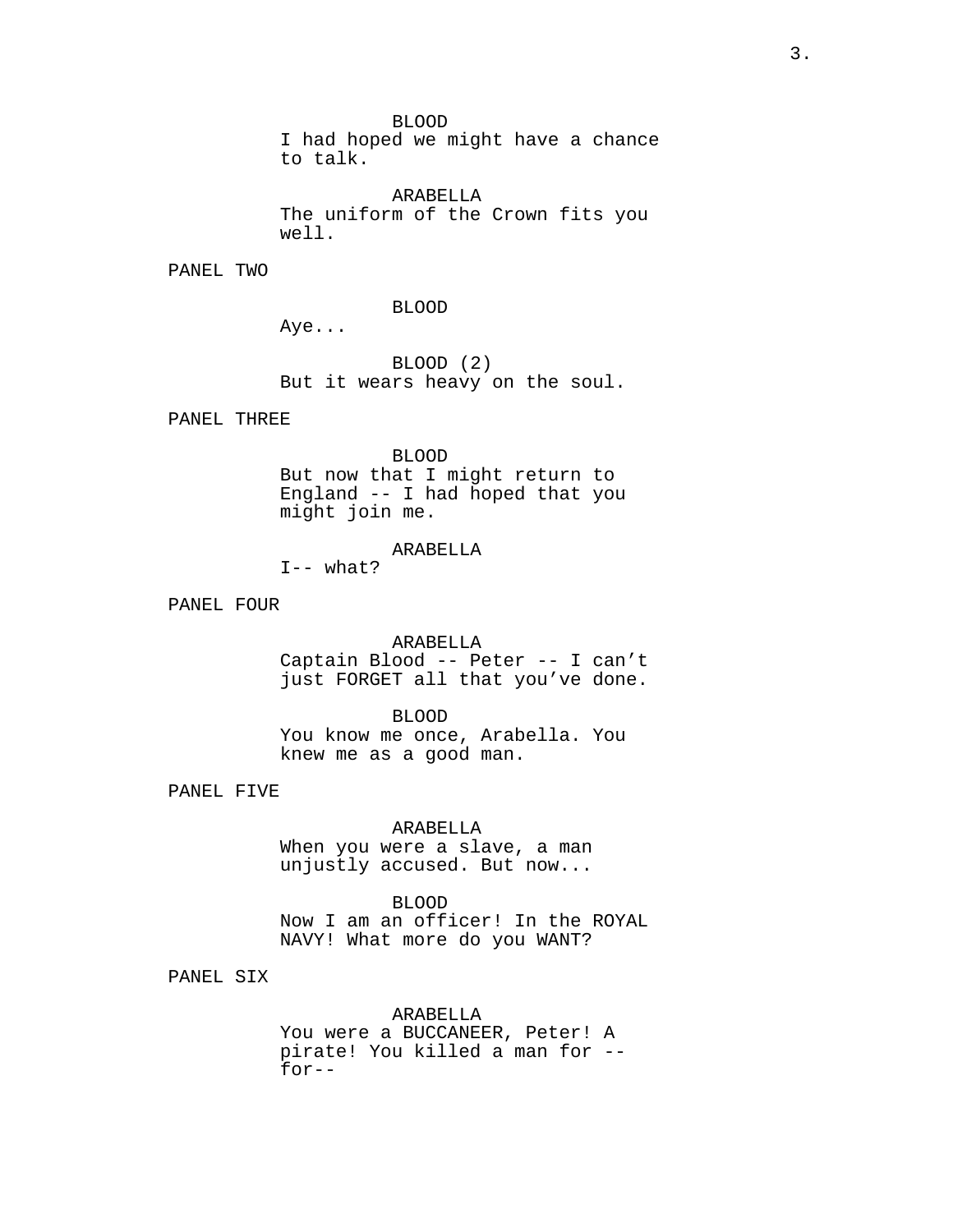BLOOD

For the same things as the CROWN, Arabella, but with less ARTIFICE behind it.

ISSUE FIVE, PAGE FOUR

PANEL ONE

Arabella turns her back on Blood.

ARABELLA It's not my affair. Nor will I let it be.

BLOOD Is it Lord Wade?

PANEL TWO

Arabella turns, vexed. Yes, I said vexed.

ARABELLA

What?

BLOOD Julian Wade! I have seen you together, the two of you, seen how the fop looks at you.

ARABELLA (2)

WHAT?!?

PANEL THREE

Blood turns on his heel and stalks off.

BLOOD Never. Mind.

ARABELLA

Peter!

PANEL FOUR

The solicitious Lord Julian approaches Arabella.

LORD JULIAN What did the cur do, Arabella?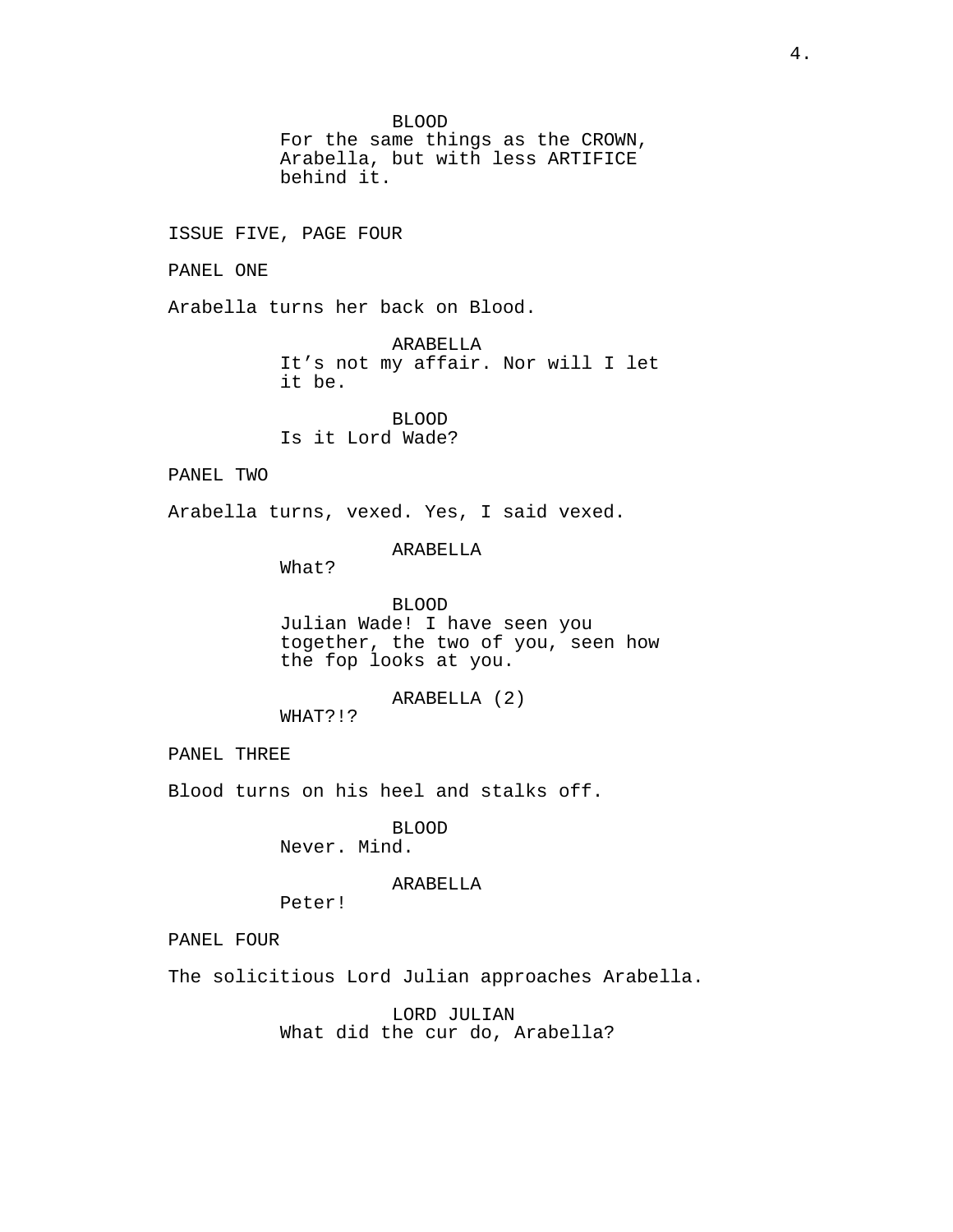Nothing.

PANEL FIVE

Lord Julian tries to grab her wrist, but Arabella pulls away.

> LORD JULIAN I don't see why you waste time on him. He's been spurning you for a MONTH, while I--

ARABELLA ENOUGH, Julian!

ISSUE FIVE, PAGE FIVE

PANEL ONE

Lord Julian chews on his lip. A meaty hand falls on his shoulder.

> BISHOP (off, the hand's owner) Lord Julian. It seems Blood is a thorn in your side as well.

PANEL TWO

Bishop looms over Lord Julian's shoulder, leering and porcine.

> BISHOP We need to talk.

PANEL THREE

Blood storms into his quarters. Pitt is there.

PITT Captain? Is something amiss?

BLOOD

I -- she -- NO, Pitt. All's well.

PANEL FOUR

Pitt looks out the window.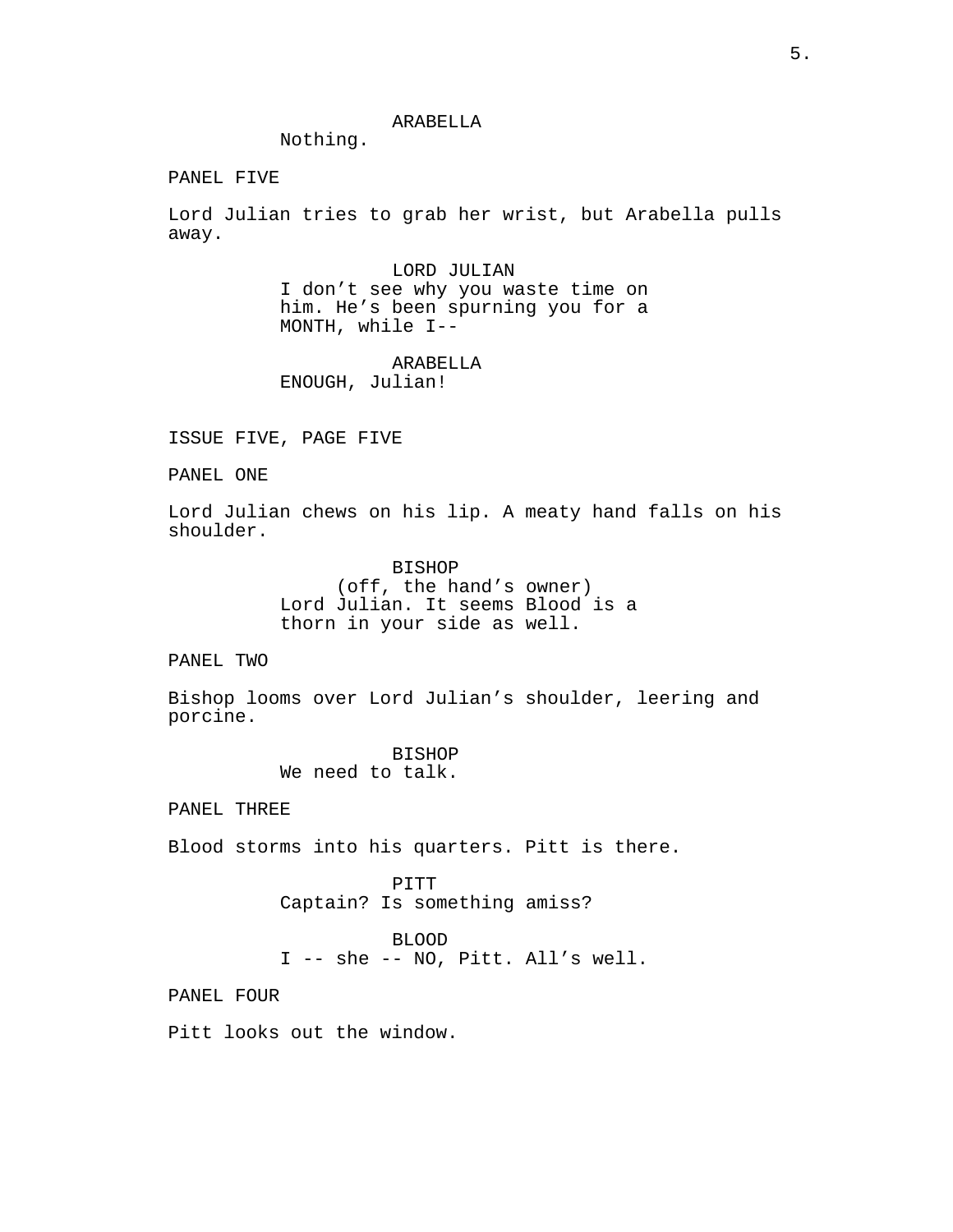PITT Well, we have problems.

# BLOOD

What is it?

PANEL FIVE

PITT Bishop. He's been asking questions around the docks this past month.

ISSUE FIVE, PAGE SIX

PANEL ONE

Blood joins Pitt by the window.

BLOOD What sort of questions?

PITT About Wolverstone, the Arabella. Where they went. Whether you let them go.

PANEL TWO

Blood shrugs.

BLOOD

Lord Julian was there when I released Wolverstone. He voiced no complaint.

PITT It strikes me wrong, Blood.

PANEL THREE

Blood sits down at the table.

BLOOD What can Bishop do? I signed on with Lord Julian, who in turn has the weight of Lord Sunderland behind him.

BLOOD (2) Against such authority, even Bishop's hands are tied.

PANEL FOUR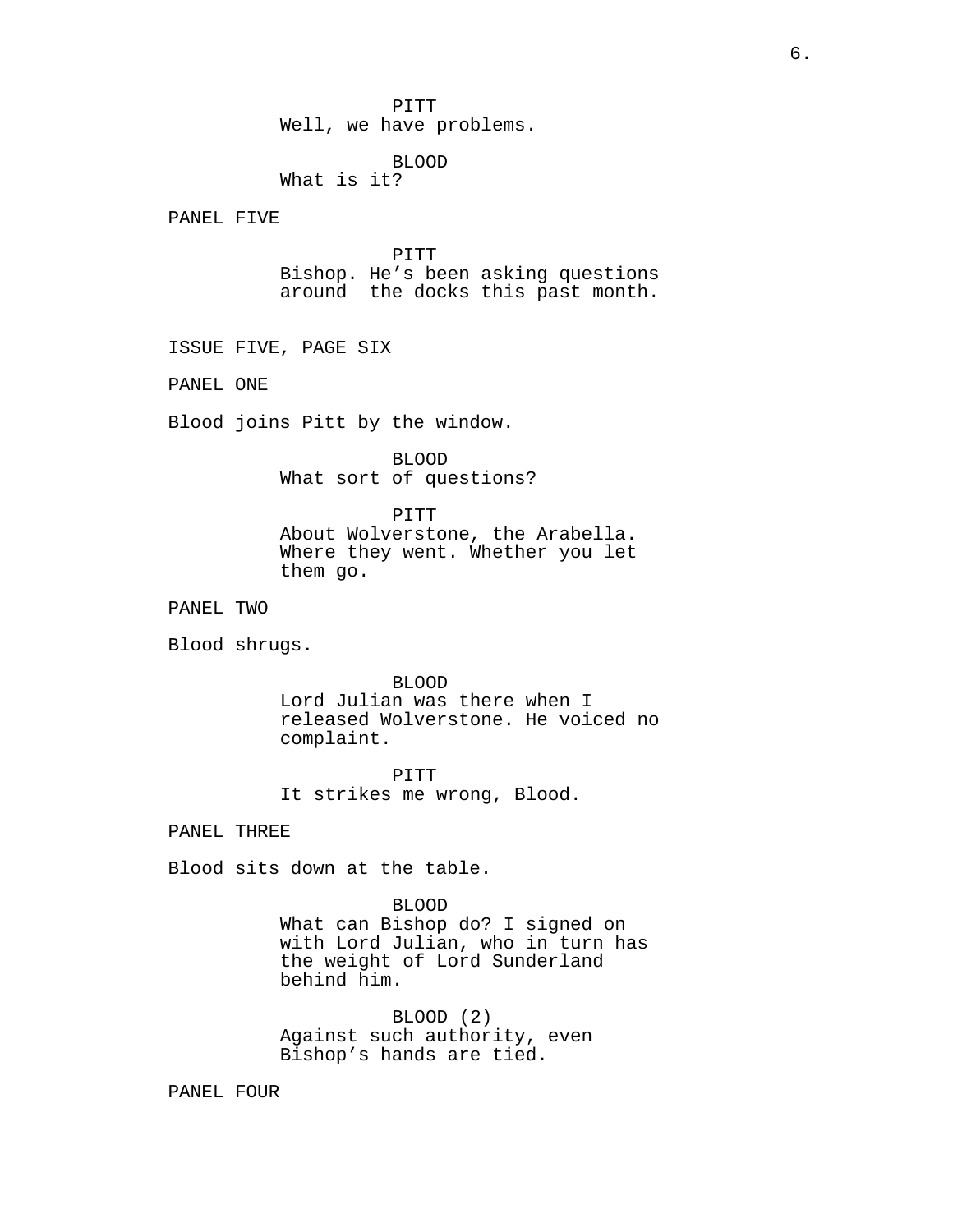Pitt is still concerned.

PITT He wields much power, Captain. He was appointed to flush out pirates and given near autonomy to do it.

PANEL FIVE

Blood is pouring himself a big glass of wine.

BLOOD Still nothing compared to Sunderland. You worry too much, Pitt. Now leave me to change.

PANEL SIX

Blood looks down at his uniform with disdain.

BLOOD This uniform chafes.

ISSUE FIVE, PAGE SEVEN

PANEL ONE

The next morning. Blood steps out of his quarters...

BLOOD Another day in the service, Pitt. Another--

PANEL TWO

Blood's POV: Pitt, being held by some soldiers.

BLOOD Pitt? What--

SOLDIER (off) Captain Blood.

PANEL THREE

Soldiers on either side of Blood. They're nervous, on edge, because this is legendary. Imagine being a cop sent to arrest Mike Tyson or something.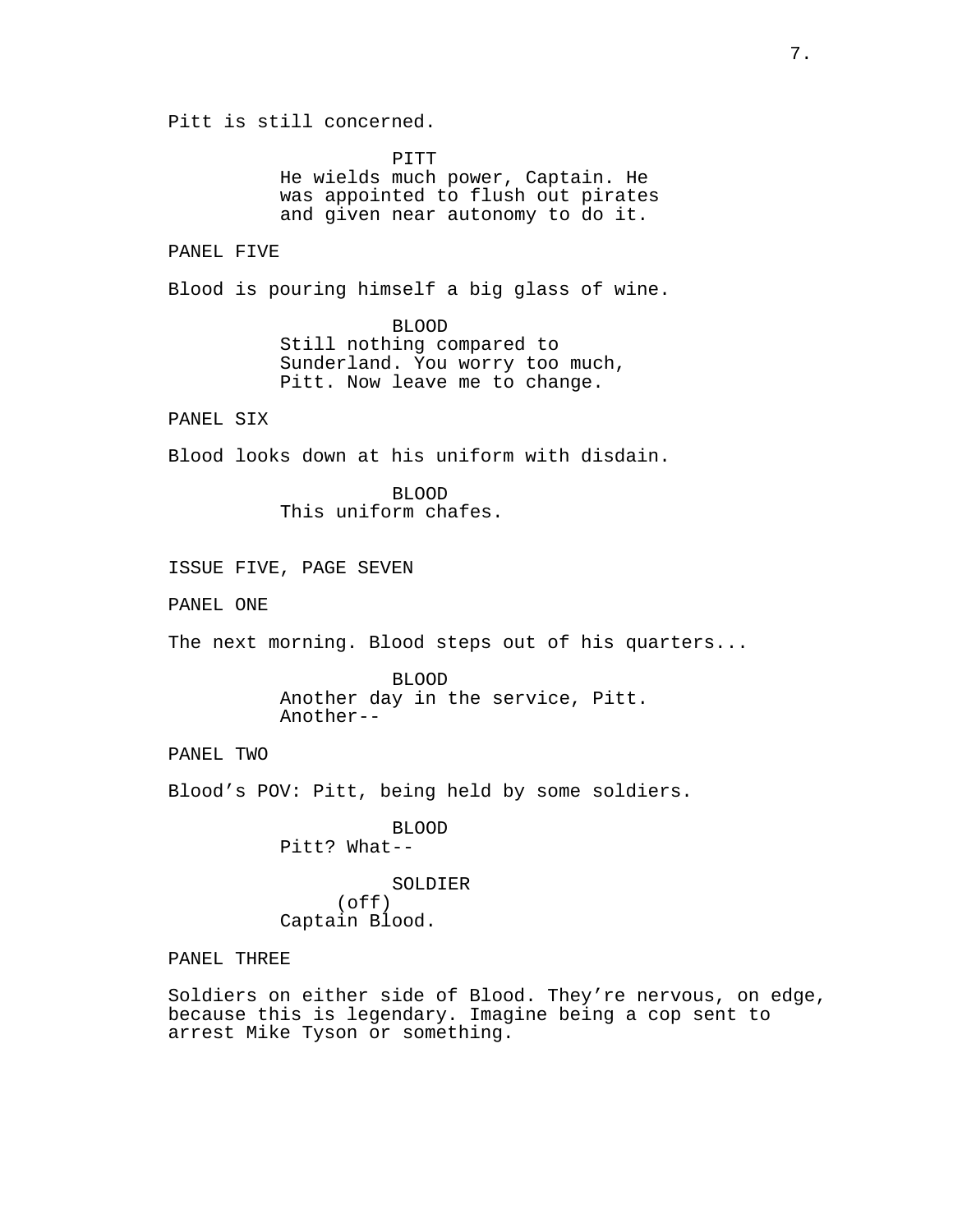SOLDIER You're to come with us, sir.

SOLDIER 2 Governor's orders.

PANEL FOUR

Blood draws his sword!

BLOOD So that fat wastrel chooses to flaunt Lord Sunderland? Take me if you can, you mongrels! We'll see how this plays out--

LORD JULIAN (off) BLOOD!

PANEL FIVE

Lord Julian has appeared next to the soldiers and Pitt.

LORD JULIAN D'you think I'll be TENDER to the lives of traitors?

PANEL SIX

Blood has his sword ready. He and Julian stand facing each other.

> BLOOD So you have a new master.

LORD JULIAN Bishop has concerns that need be addressed, Blood. Your theatrics are not necessary.

BLOOD (2) Theatrics?

ISSUE FIVE, PAGE EIGHT

PANEL ONE

Blood and Lord Julian clash swords.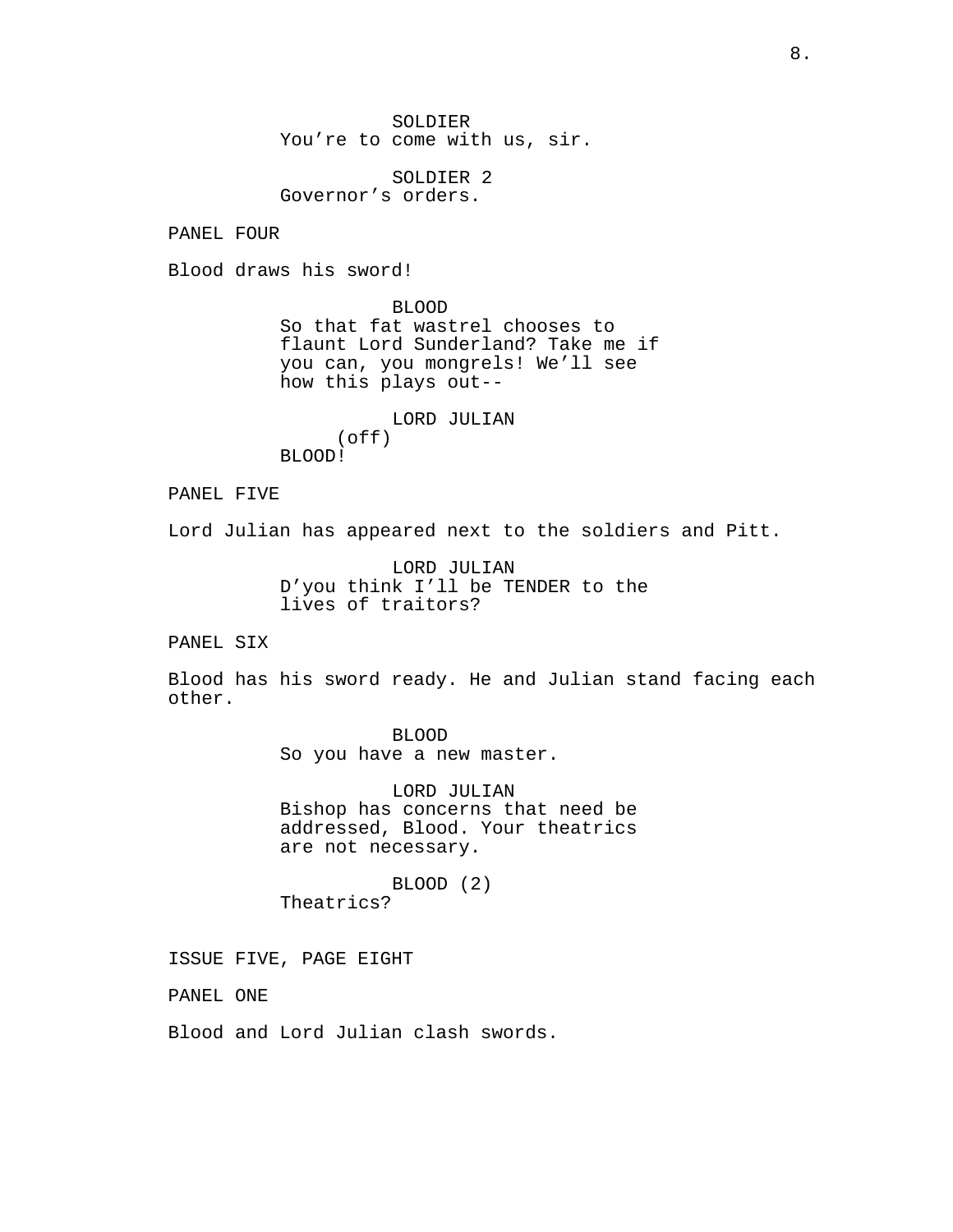BLOOD Is THIS theatrics, lapdog?

LORD JULIAN It may well be.

PANEL TWO

Lord Julian twists Blood's sword away (not out of his hand, just off to the side).

> LORD JULIAN You're getting older, Captain. Your skills are waning. While I--

PANEL THREE

Another press of swords, but this time Blood has barely parried a slash at his face. The swords are crossed close to Blood's face (kind of at neck-chin level; keep the forehead-to-forehead path clear for the headbutt next panel) and Julian appears to have the upper hand.

> LORD JULIAN I am in my PRIME.

BLOOD Your prime?

PANEL FOUR

Between the crossed swords, Blood delivers a smashing headbutt to Julian. This is not kosher swordplay, by the way. If you ever get in a sword fight with a British dandy, he will consider this exceptionally poor form.

BLOOD

HA!

PANEL FIVE

Blood stands over a dazed Lord Julian, sword pointed down at his chest. Lord Julian is bleeding from the forehead.

> BLOOD Even when I'm DEAD, your prime won't be half enough.

BISHOP (off) ARREST THAT MAN!

9.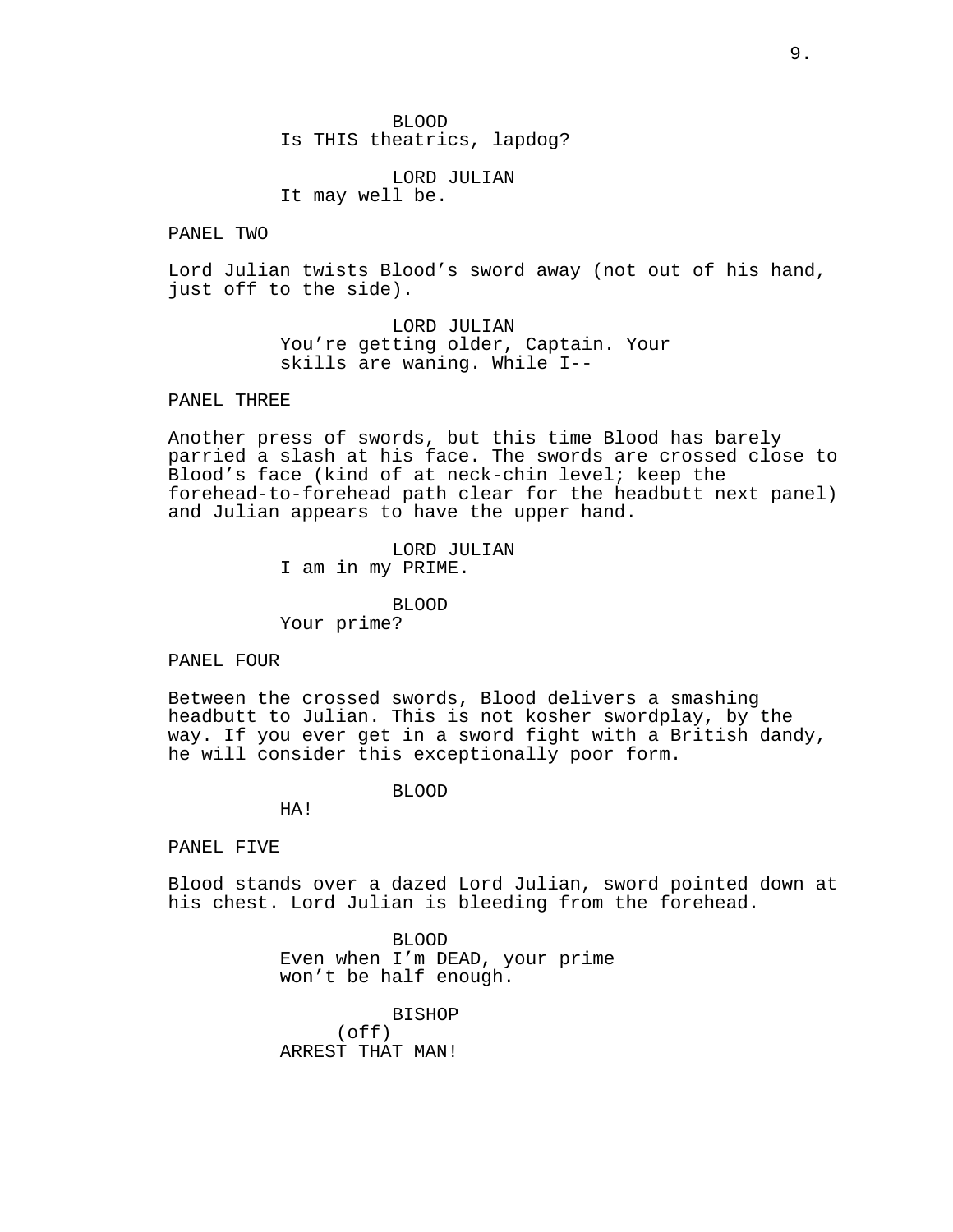ISSUE FIVE, PAGE NINE

PANEL ONE

Bishop has arrived, with an entourage of soldiers. He's pointing at Blood.

> BISHOP Traitor to the Crown! I'll have you hanged, Blood!

BLOOD On what grounds?

PANEL TWO

Bishop sneers.

BISHOP Conspiracy. You were an officer of the Crown when you let Wolverstone go, Blood.

BISHOP (2) High TREASON, and no judge would deny it.

PANEL THREE

Lord Julian struggles to his feet, holding a kerchief to his bloody nose.

> LORD JULIAN You exceeded your authority, Blood. Not one minute after signing on.

PANEL FOUR

Blood holds his hands above his head, in mock surrender.

BLOOD And this TRIAL, Bishop. I imagine you will preside.

PANEL FIVE

Bishop looms over Blood, sneering.

BISHOP My duty as GOVERNOR, Blood.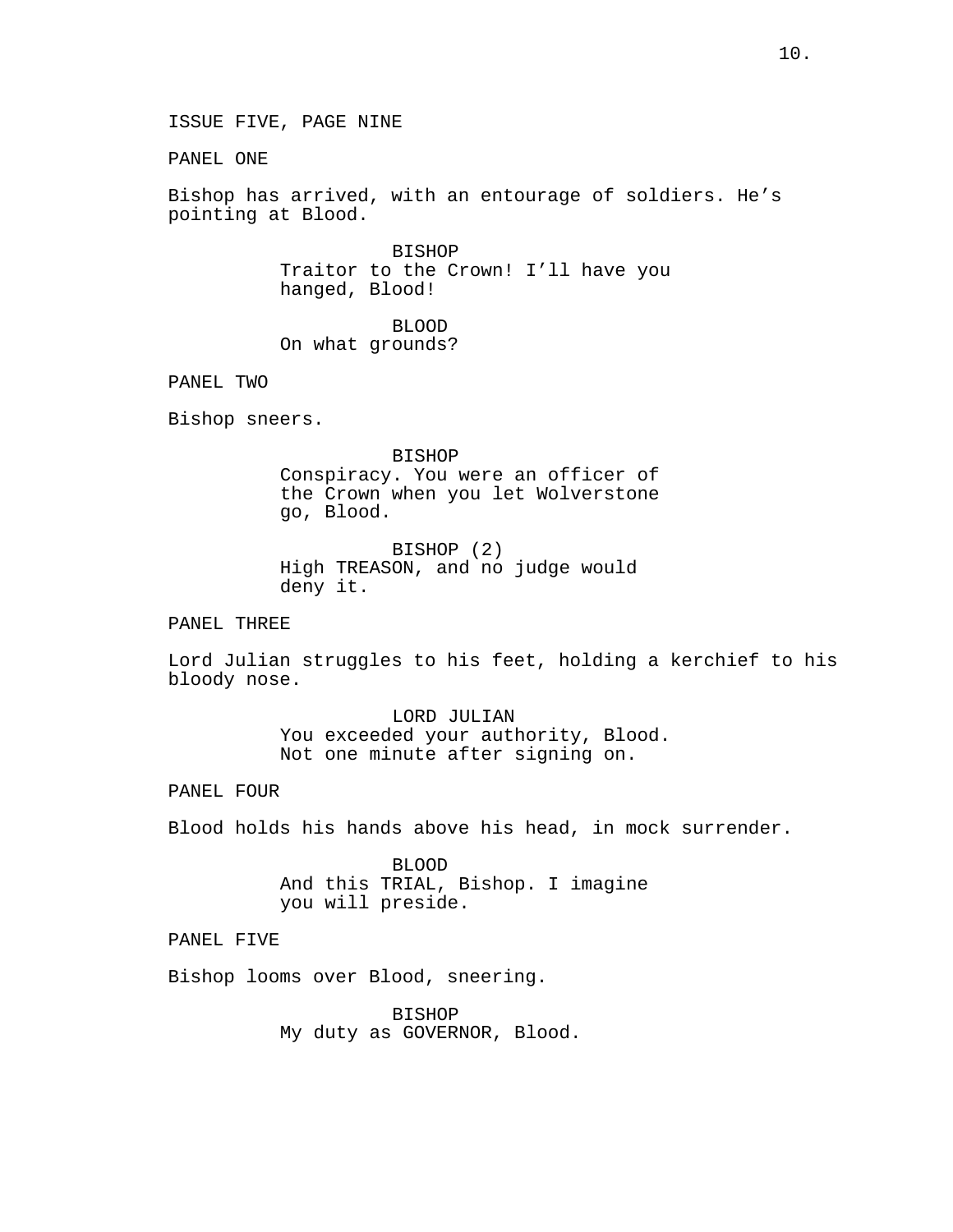PANEL ONE

Bishop grabs Blood, pulling him closer by the lapels.

BISHOP And I will punish you to the fullest extent--

PANEL TWO

An insert shot of Blood's hand pulling a dagger from a sheath on Bishop's belt.

> BISHOP --the law will ALLOW--

PANEL THREE

Bishop jerks his head back as Blood suddenly shoves the dagger under his chin, the point jabbing into Bishop's double chin.

BISHOP

Erk.

BLOOD Oh, will you, now?

PANEL FOUR

Arabella has arrived on the scene and is standing behind Lord Julian.

> ARABELLA My GOD! What-- what is HAPPENING here?

PANEL FIVE

Blood has shifted behind Bishop, tugging his head back by the hair, holding the dagger into his throat.

> BLOOD Release PITT! NOW!

PANEL SIX

Pitt has been released by the soldiers.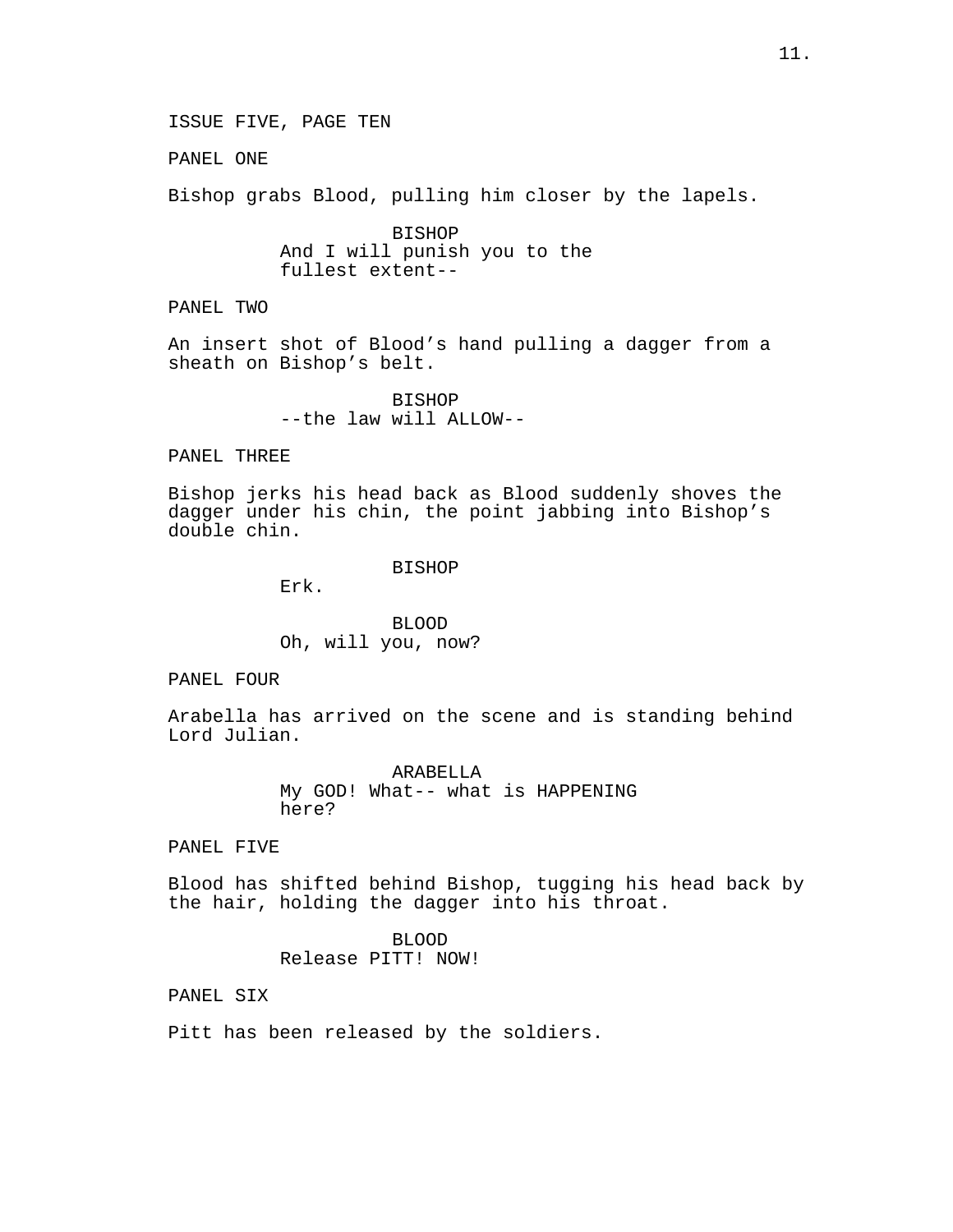PITT Peter! What now?

BLOOD (off) Seek what remains of our crew. Have them prepare a ship. Tell them--

PANEL SEVEN

Blood stares at Arabella, who is next to Lord Julian.

BLOOD --tell them I made a MISTAKE.

ISSUE FIVE, PAGE ELEVEN

PANEL ONE

Blood shoves Bishop forward, still shoving the dagger up under his throat.

> BLOOD MOVE, slave-master. We'll see what awaits us at the harbour.

PANEL TWO

Blood is at the harbour, still shoving Bishop in front of him.

> BLOOD You'll see tomorrow, Bishop, if you do exactly as I say.

BISHOP I will see you hang for this, Blood. I swear it.

PANEL THREE

Blood yells past Bishop.

BLOOD Ship PREPARED, Pitt?

PANEL FOUR

Pitt yells down from the ship.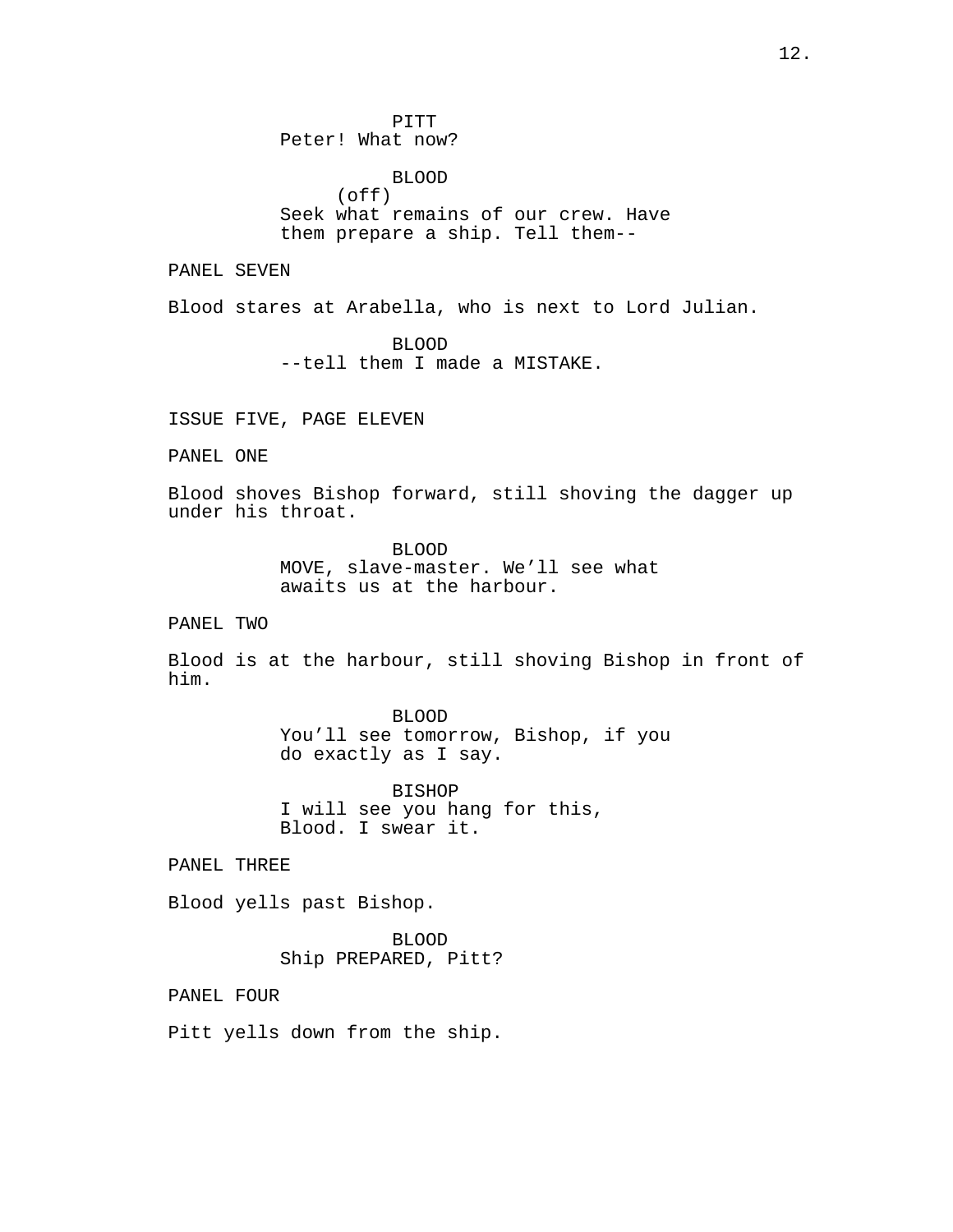PANEL FIVE

Lord Julian is being restrained by a group of soldiers. Not like pinned or anything, but a firm hand on his shoulder.

> LORD JULIAN If we rush Blood, we could have him. I know it!

SOLDIER And he'd have the governor, sir. We can't chance it.

PANEL SIX

Blood backs up the gangplank to the ship, Bishop between him and the dock.

> BLOOD You brought this on yourself, slaver.

> BISHOP You -- you can't kill me. You wouldn't d-dare.

PANEL SEVEN

Blood whispers in Bishop's ear.

BLOOD Oh, I won't slit your throat, Governor. But I can--

ISSUE FIVE, PAGE TWELVE

PANEL ONE

Blood shoves Bishop off the gangplank.

BLOOD --make you swim!

BISHOP

AAAAHHHH!

PANEL TWO

Blood kicks the gangplanks off the ship.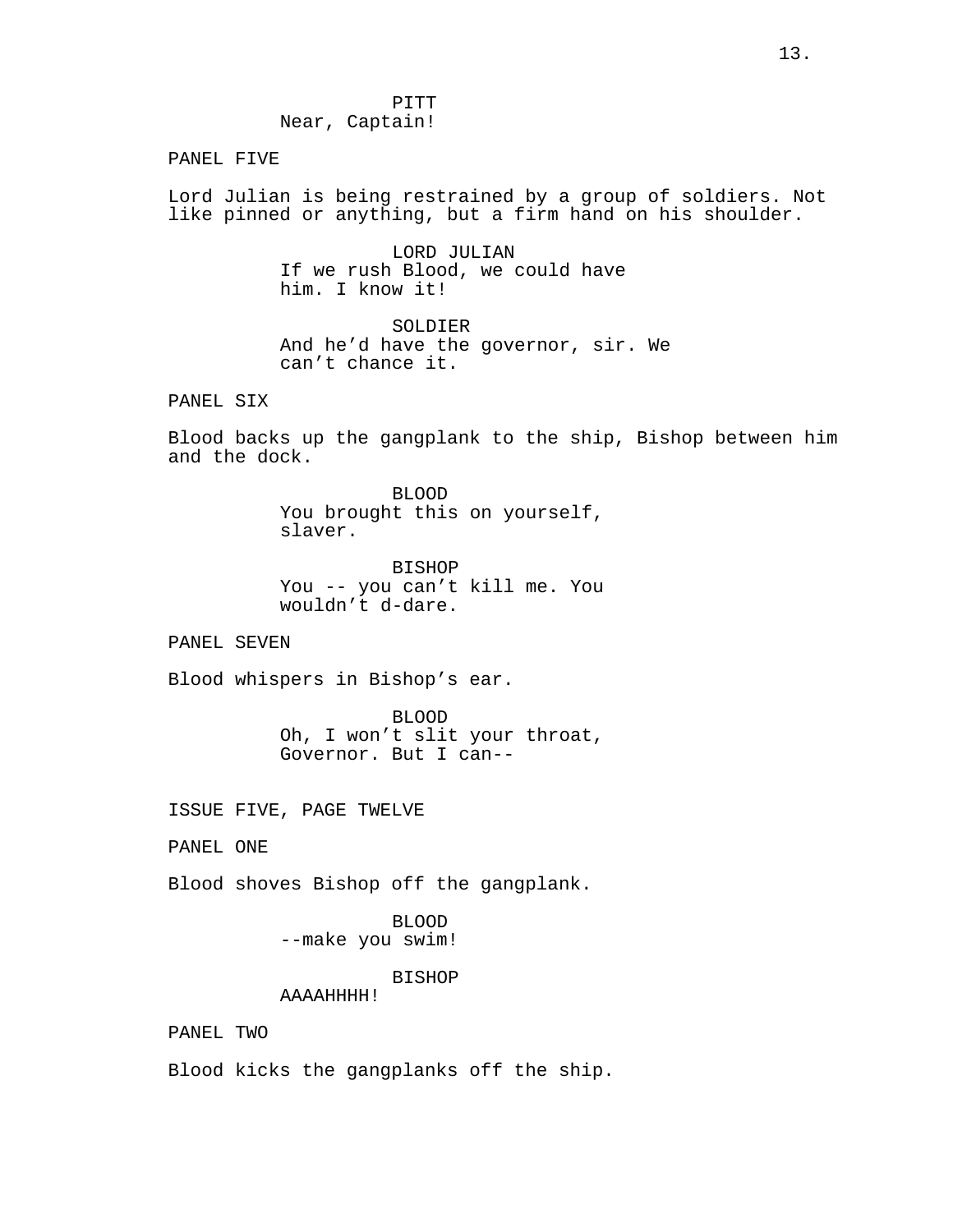BLOOD Lord Julian! PANEL THREE Lord Julian standing on the dock, paralyzed with fury. BLOOD  $($ off $)$ I resign my commission. Don't pursue me. PANEL FOUR Blood tears the insignia off his uniform. PANEL FIVE Blood casually tosses the insignia off the side of the ship. BLOOD You've seen what I'm capable of. ISSUE FIVE, PAGE THIRTEEN PANEL ONE Lord Julian yells off-panel, but a soldier is dispassionate. LORD JULIAN Guns! Fetch GUNS! Before he-- SOLDIER No point, sir. PANEL TWO Bishop, clambering up a ladder onto the dock. BISHOP Help me, you damnable FOOLS. PANEL THREE Bishop, on his hands and knees and spluttering, is on the dock between the soldiers and Lord Julian. BISHOP

Lord Julian. Wire Lord Sunderland and tell him Blood has gone pirate.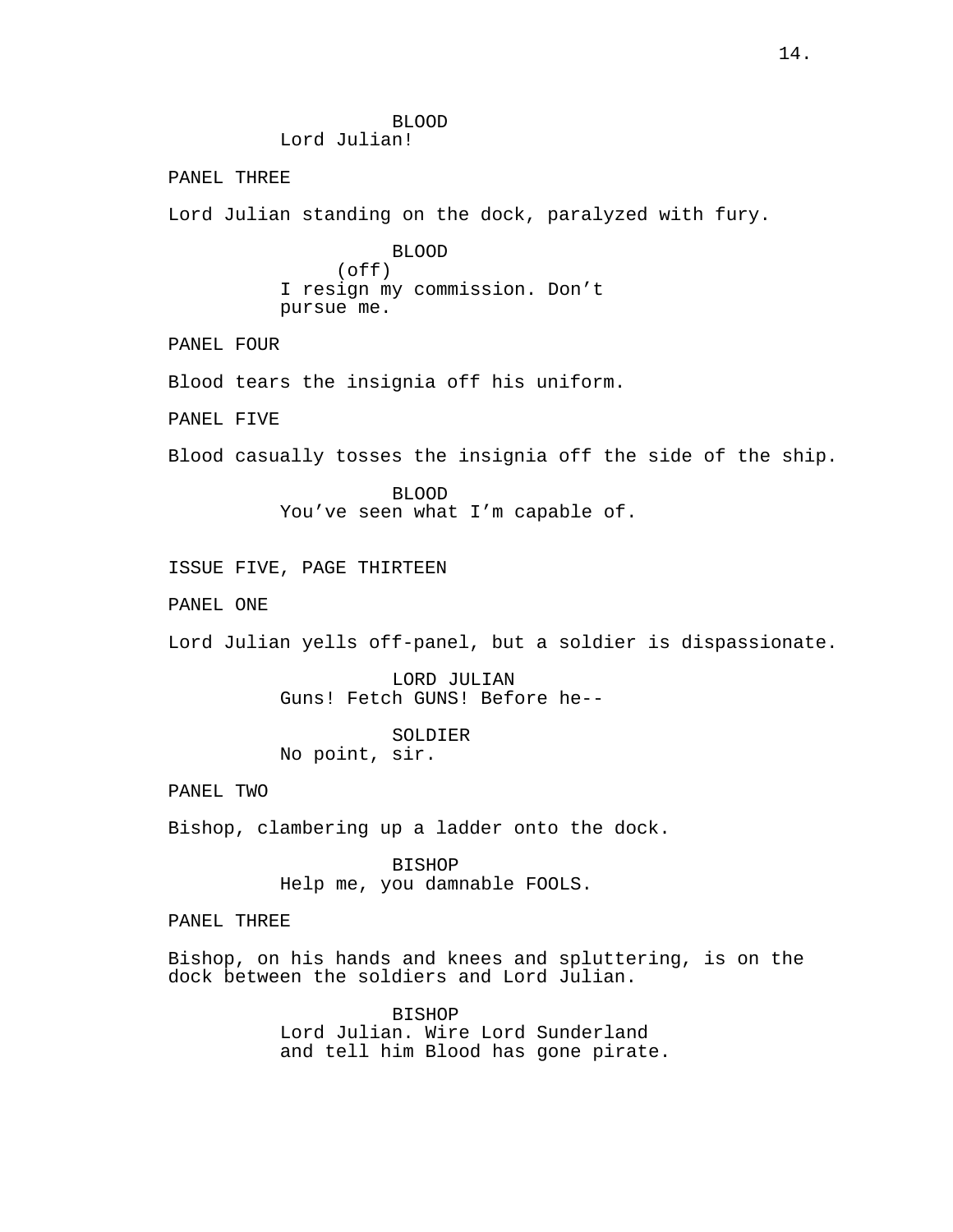LORD JULIAN What-- what are we going to do?

PANEL FOUR

Bishop staggers to his feet.

BISHOP Every ship. Every sailor, every soldier, every gun. All of it.

PANEL FIVE

Close on Bishop, who has the fury of hell in his eyes.

BISHOP We are going to wipe Tortuga OFF THE MAP.

ISSUE FIVE, PAGE FOURTEEN

PANEL ONE

Blood and Pitt, Pitt at the helm. It's a couple of days later, Blood's changed back to pirate garb.

> PITT Feels good to be a bad'un again, Captain. These past days back on the seas have restored my spirits.

# BLOOD

Hm.

PANEL TWO

Pitt looks at Blood, grinning.

PITT Are you seriously worried about Bishop?

BLOOD Not as worried as I am about Wolverstone. He has been in Tortuga a month now.

PANEL THREE

Captain Blood surveys the horizon.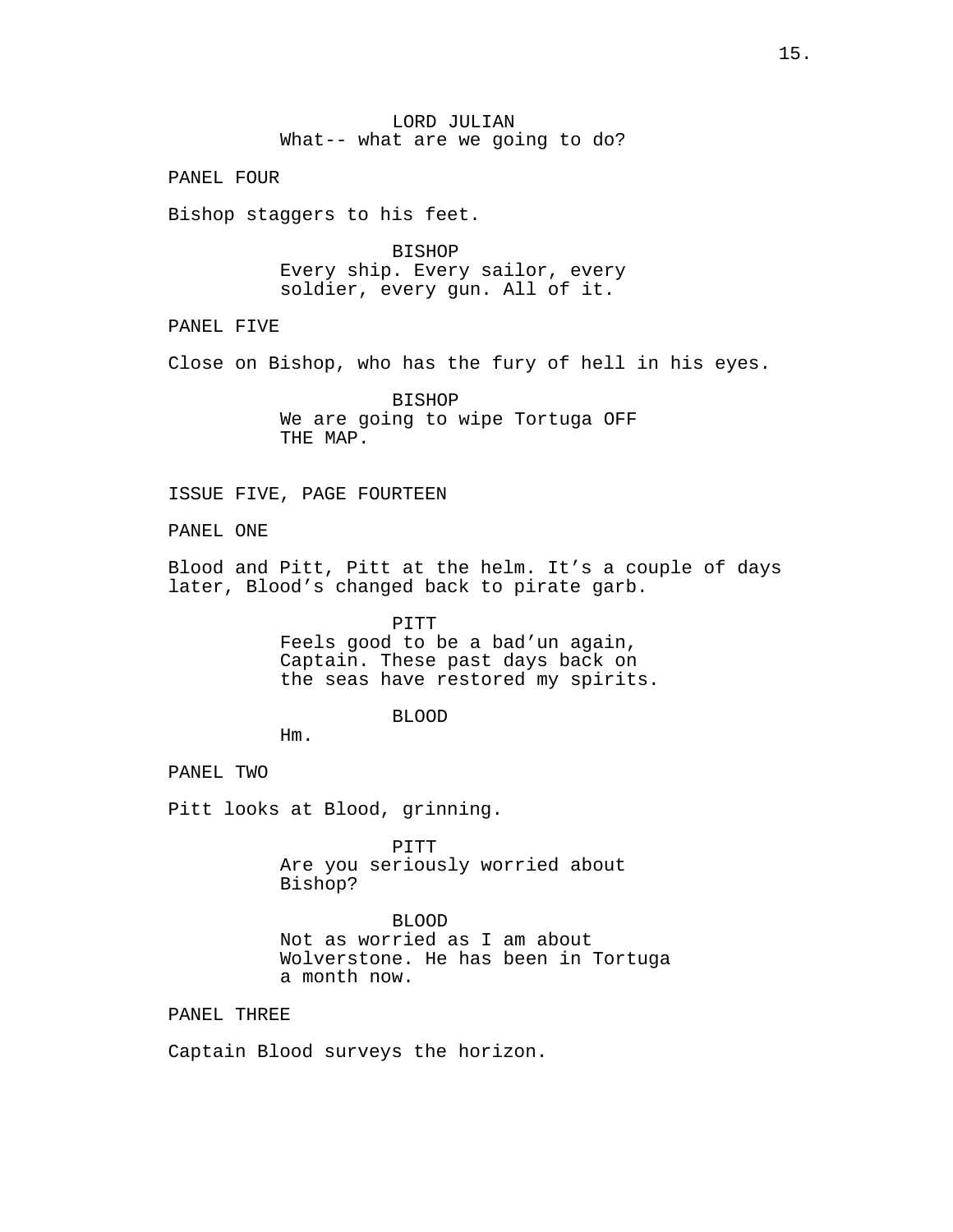BLOOD

If he's told the Brotherhood that we took British coin, we're as good as dead.

PANEL FOUR

Blood squints.

BLOOD Our only hope is that he kept his own counsel and -- no. It can't be.

PANEL FIVE

Blood's POV: three ships on the horizon. One of them is the Arabella, if that's at all possible in silhouette in the distance.

> BLOOD (off) The Arabella.

ISSUE FIVE, PAGE FIFTEEN

PANEL ONE

As the ship draws closer, Wolverstone is at the bow, hollering at Blood.

> WOLVERSTONE HOY, CAPTAIN! YOUR TIMING IS PERFECT!

PANEL TWO

Wolverstone and Blood shake hands on the deck of the Arabella.

> BLOOD Good to see you again, my friend. Where are you bound for?

WOLVERSTONE It has been an eventful month.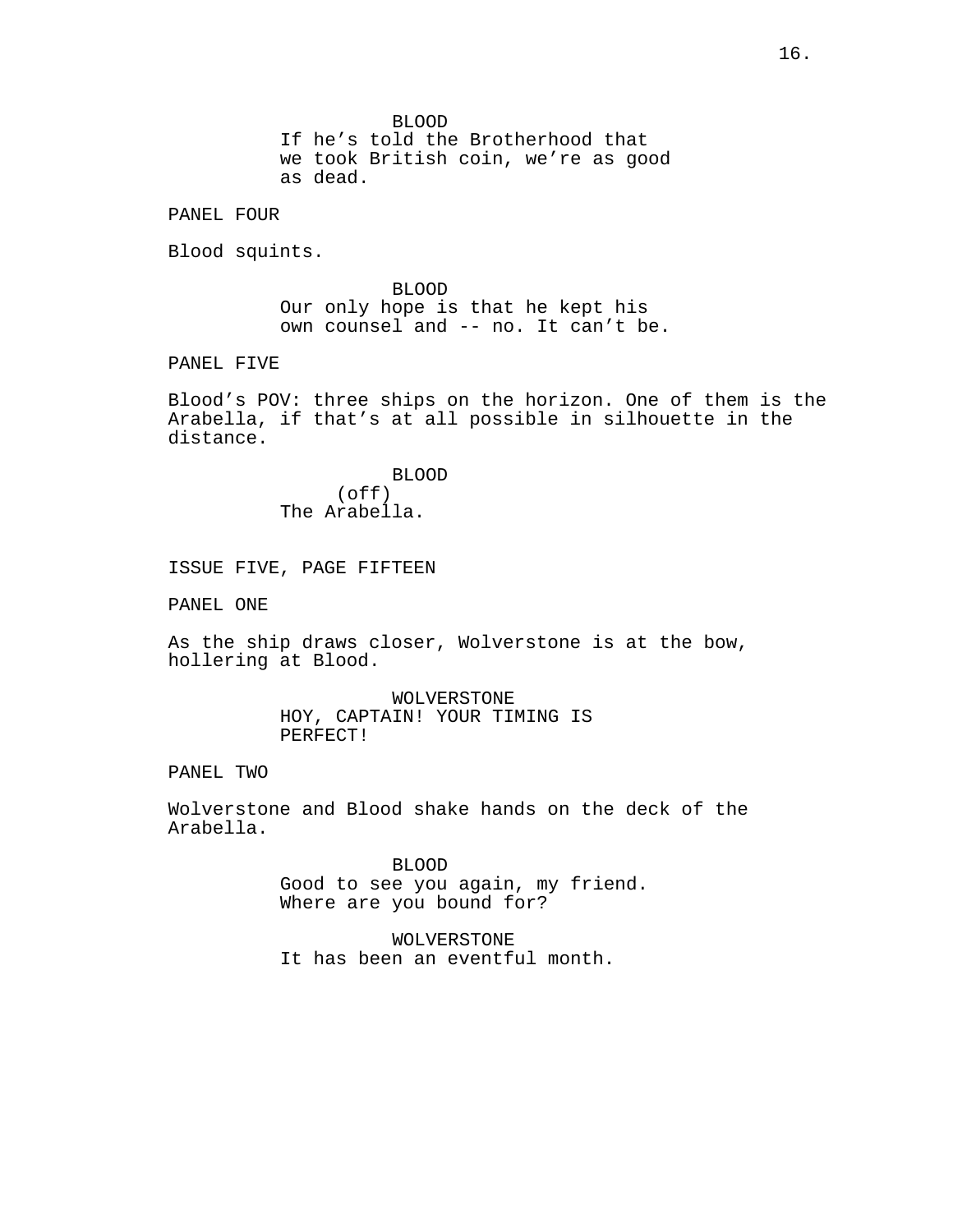Wolverstone recounts a chunk of exposition to get us moving.

# WOLVERSTONE As you know, our fortunes were sorely depleted by our misadventure near Jamaica. So I've joined forces with a French captain, Rivarol, who privateers against the Spanish. He's headstrong, but well regarded. He received some secret news from Europe a fortnight past; we're on our way to raid a fort even now.

PANEL FOUR

#### BLOOD

And what did you and Ogle tell them at Tortuga of... us?

# WOLVERSTONE

Not a word. I must confess I didn't UNDERSTAND your scheme, but I knew you must have one. And here you are!

PANEL FIVE

Blood grins.

BLOOD A raid on the Spanish, eh? Like old times.

WOLVERSTONE The Arabella is yours, Captain. Rivarol will surely welcome the addition of a man of your skills.

ISSUE FIVE, PAGE SIXTEEN

PANEL ONE

Utter chaos. Rivarol, a pompous little French jerk, is in front of a blazing city, his uniform in tatters, smeared with soot and blood. He is waving a saber above his head and out of his mind with rage.

> RIVAROL I told you to TAKE that fort, Blood! Why are your men still HERE?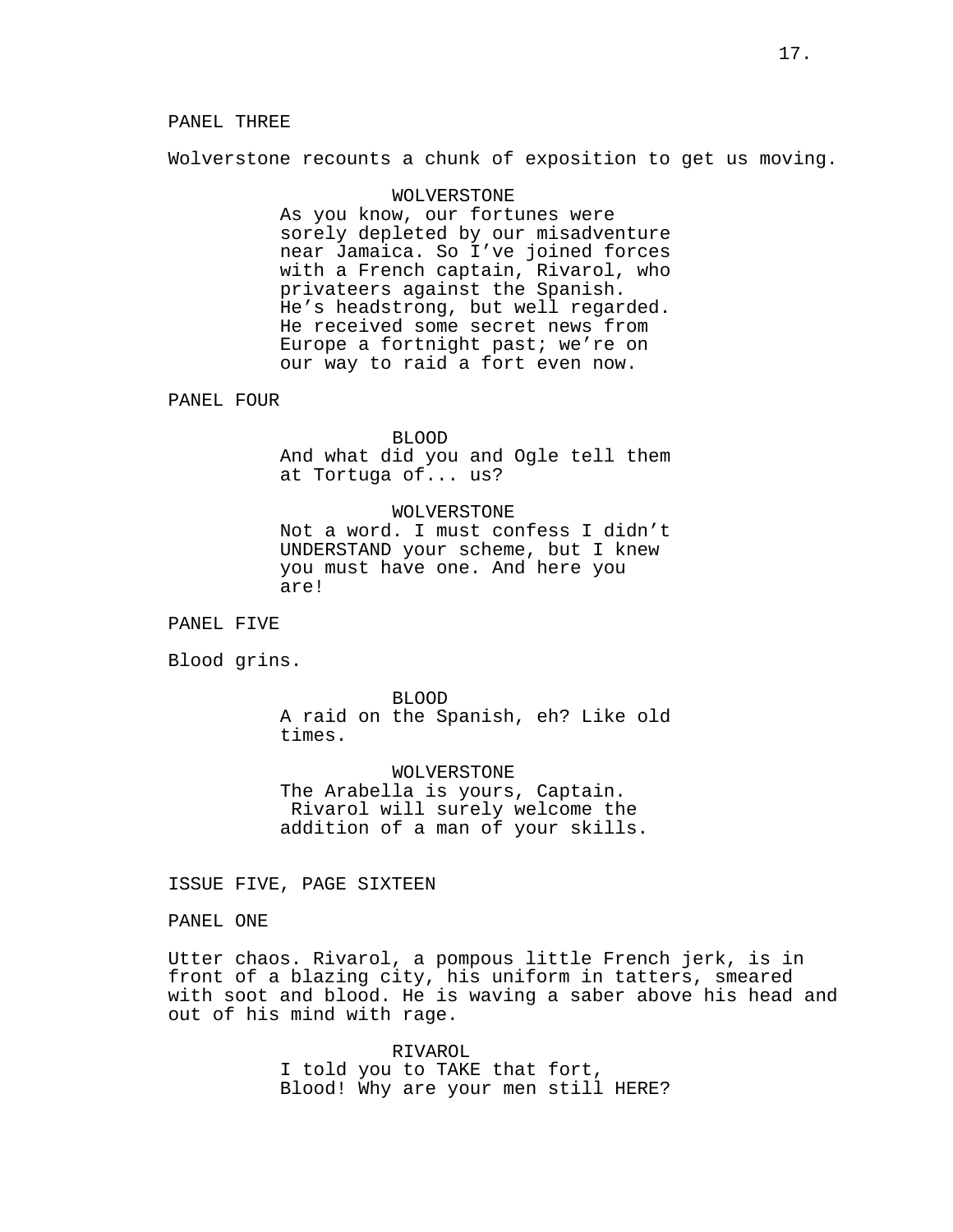PANEL TWO

Blood, in the face of the blustering Frenchman, remains calm.

> BLOOD The fort cannot be taken from this side, monsieur. As you saw when your ship was blown half to Hell. It would be suicide to--

RIVAROL So it is SUICIDE! I command you, Blood! And I say you TAKE THAT FORT!

PANEL THREE

Blood, Wolverstone and Dyke confer.

BLOOD He is mad, Wolverstone. Madder than Lavasseur. But his men outnumber ours three to one. THEY will slaughter us if we do not take the fort.

WOLVERSTONE His reputation was sound. I have no idea what--

DYKE I have an idea.

PANEL FOUR

The other two look at Dyke, who is pointing at the map.

DYKE We cross this stream, here, and wade through the gully to scale this ridge. The fort was constructed to repel raids from the sea and town, but they would never expect something from the bluffs.

BLOOD Excellent work, Dyke. We may escape this intact.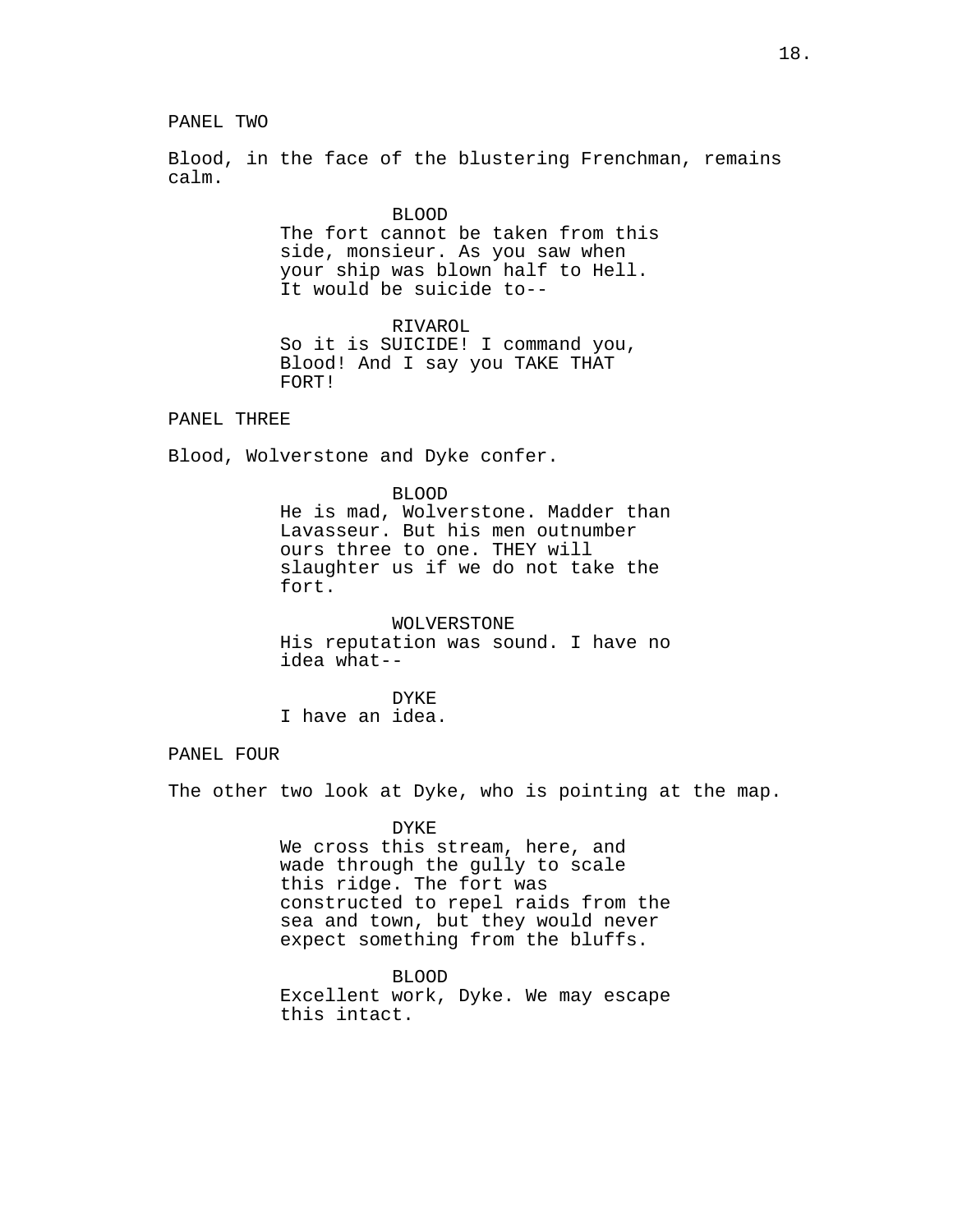ISSUE FIVE, PAGE SEVENTEEN

PANEL ONE

Blood, Wolverstone, Dyke and a few others are rampaging across a rampart, swords flashing, in SUPER AWESOME PIRATE ACTION.

#### BLOOD

HARR!

DYKE They're surrendering!

WOLVERSTONE Aye -- a sound plan, Dyke! Worthy of the Captain!

PANEL TWO

Blood sheathes his sword.

BLOOD We'll let the men mop up those that are left, and secure what's worth taking.

BLOOD (2) Rivarol will SPIT when he sees that we have not only thrived, but profited from it.

PANEL THREE

Blood looks out toward the ocean and stops talking in shock.

BLOOD I can't wait to see--

BLOOD (2)

no.

PANEL FOUR

Over Blood's shoulder as he leans out over the rampart. There's a badly damaged ship in the harbour, and nothing else.

> BLOOD WHERE IS THE ARABELLA?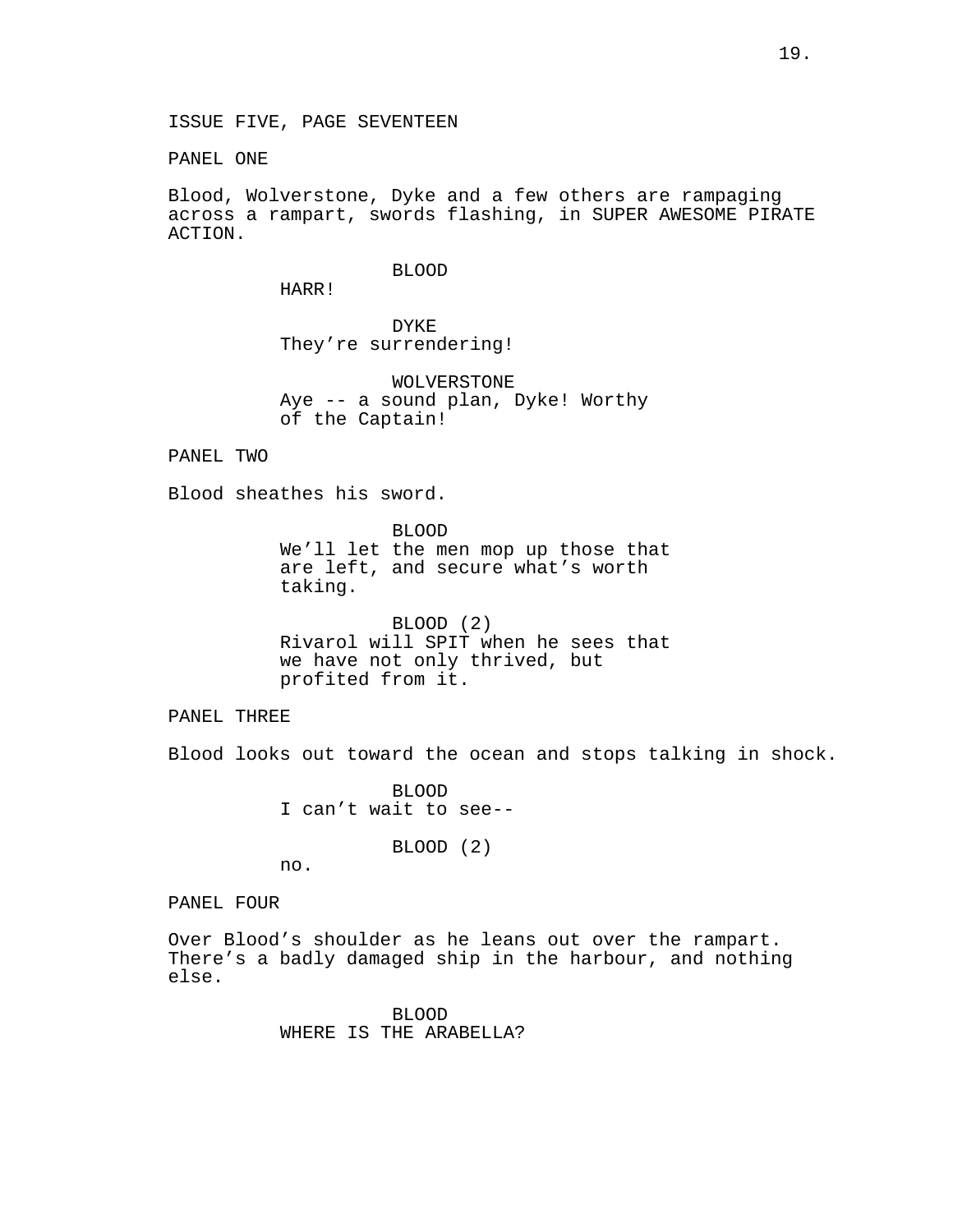PITT (off) Gone... cough...

PANEL FIVE

Pitt, badly wounded, has dragged himself up to the ramparts.

PITT He took it... Rivarol... as soon as you were gone, he boarded, with his men, and--

BLOOD He STOLE my SHIP?!?

PANEL SIX

Blood is going NOVA with fury.

WOLVERSTONE He can't be far ahead of us, Captain. We should--

BLOOD HE-- STOLE-- MY-- SHIP?!?!!

ISSUE FIVE, PAGE EIGHTEEN

PANEL ONE

Blood, Wolverstone, Dyke and Pitt are at the harbour looking at Rivarol's ship.

> WOLVERSTONE She'll sail, Captain. It will take days of work, but she'll sail.

BLOOD Set to it, then! Gather the crew.

PANEL TWO

Pitt is at the wheel of Rivarol's ship, his face grim. Blood is beside him, still furious.

> PITT Rivarol probably returned to Tortuga, Captain.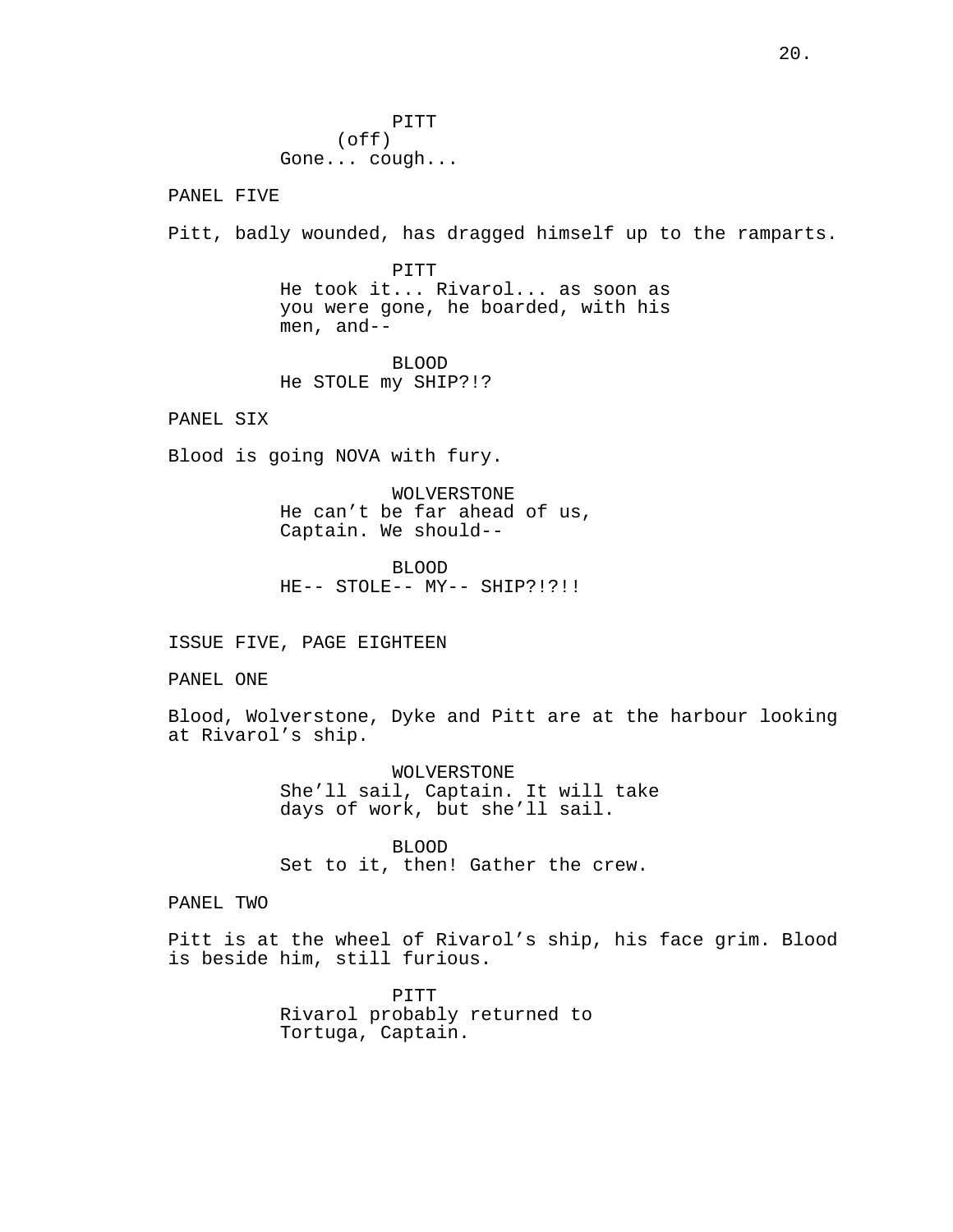BLOOD Then that's where he'll die.

SAILOR (from above) Captain! Ship in distress to starboard!

PANEL THREE

Wolverstone, gazing through a spyglass, informs Blood...

WOLVERSTONE 'Tis an English ship, foundering. Attacked recently, it seems. There are still men on board.

BLOOD

We sail on.

PANEL FOUR

Wolverstone looks at his kind-hearted captain, eyebrow raised.

> WOLVERSTONE Those on board will surely die, Captain, unless--

BLOOD We. Sail. On.

BLOOD (2) I want RIVAROL, Wolverstone. I care naught for the English or their ships.

PANEL FIVE

Blood stands next to Pitt, still furious. Wolverstone stares at him curiously.

PANEL SIX

Blood sags. He can't do it. He wants to be the avenging devil, but he can't fight his doctor's nature.

> BLOOD Turn the ship around.

PITT Yes, SIR.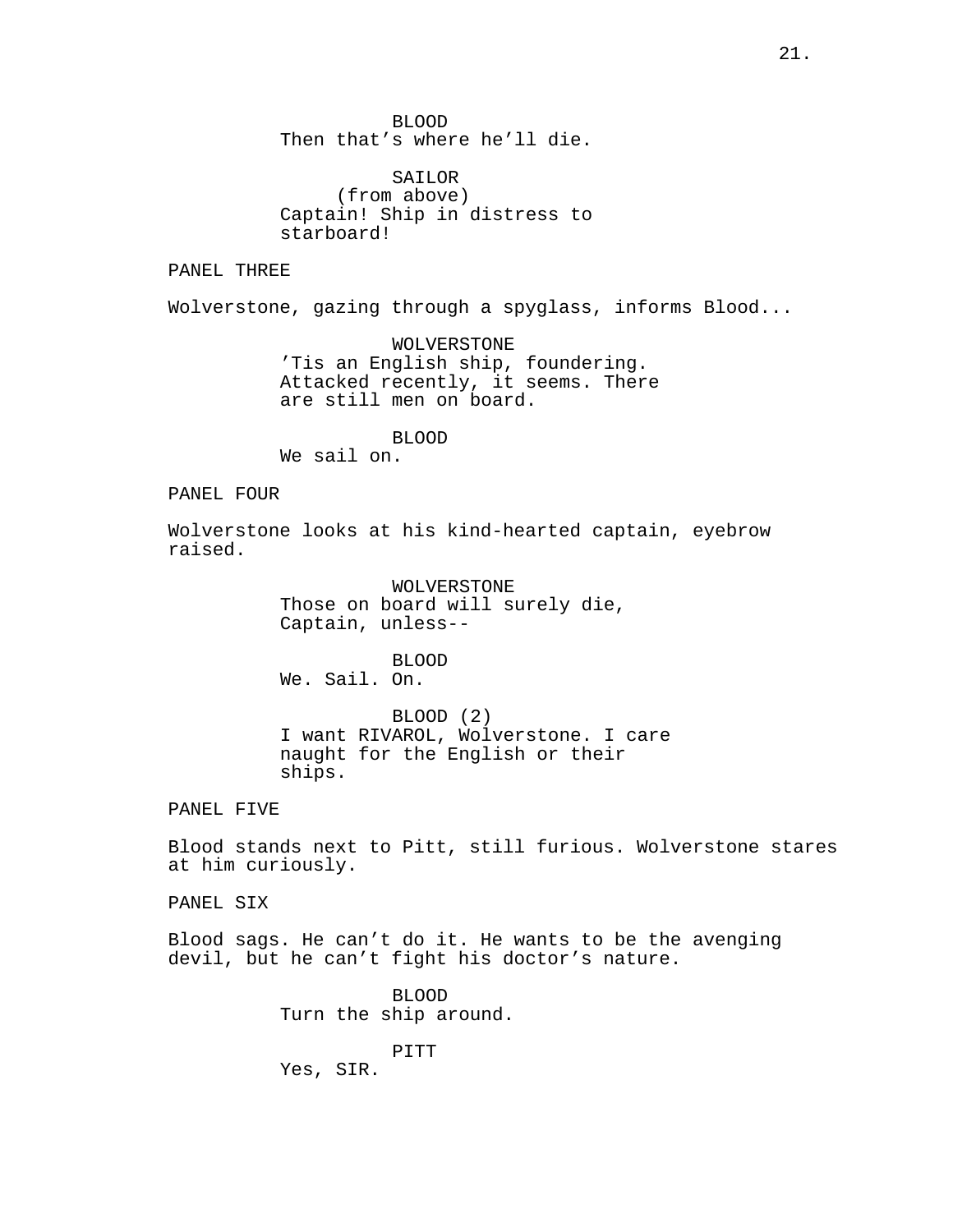ISSUE FIVE, PAGE NINETEEN

PANEL ONE

Blood is helping a well-uniformed man aboard "his" ship.

LORD WILLOUGHBY Thank you, good sir. You are an Englishman, like myself?

BLOOD I serve not the crown. I spit on King James and all his odious kin.

LORD WILLOUGHBY (2) King -- JAMES? HA!

PANEL TWO

Lord Willoughby draws himself to his full height, being noble and stuff.

> LORD WILLOUGHBY You are MONTHS behind on your news, sir! You address Lord Willoughby, loyal servant of King William of Orange, currently at WAR with the devil French!

BLOOD James -- deposed? Dead?

PANEL THREE

Willoughby twirls his moustache.

LORD WILLOUGHBY Good William holds the throne, sir. James stirs trouble from France, and has engineered a war. I imagine THAT was the reason that lunatic Frenchman attacked us...

BLOOD Rivarol? It was Rivarol that sank you?

PANEL FOUR

Willoughby looks down at the ship.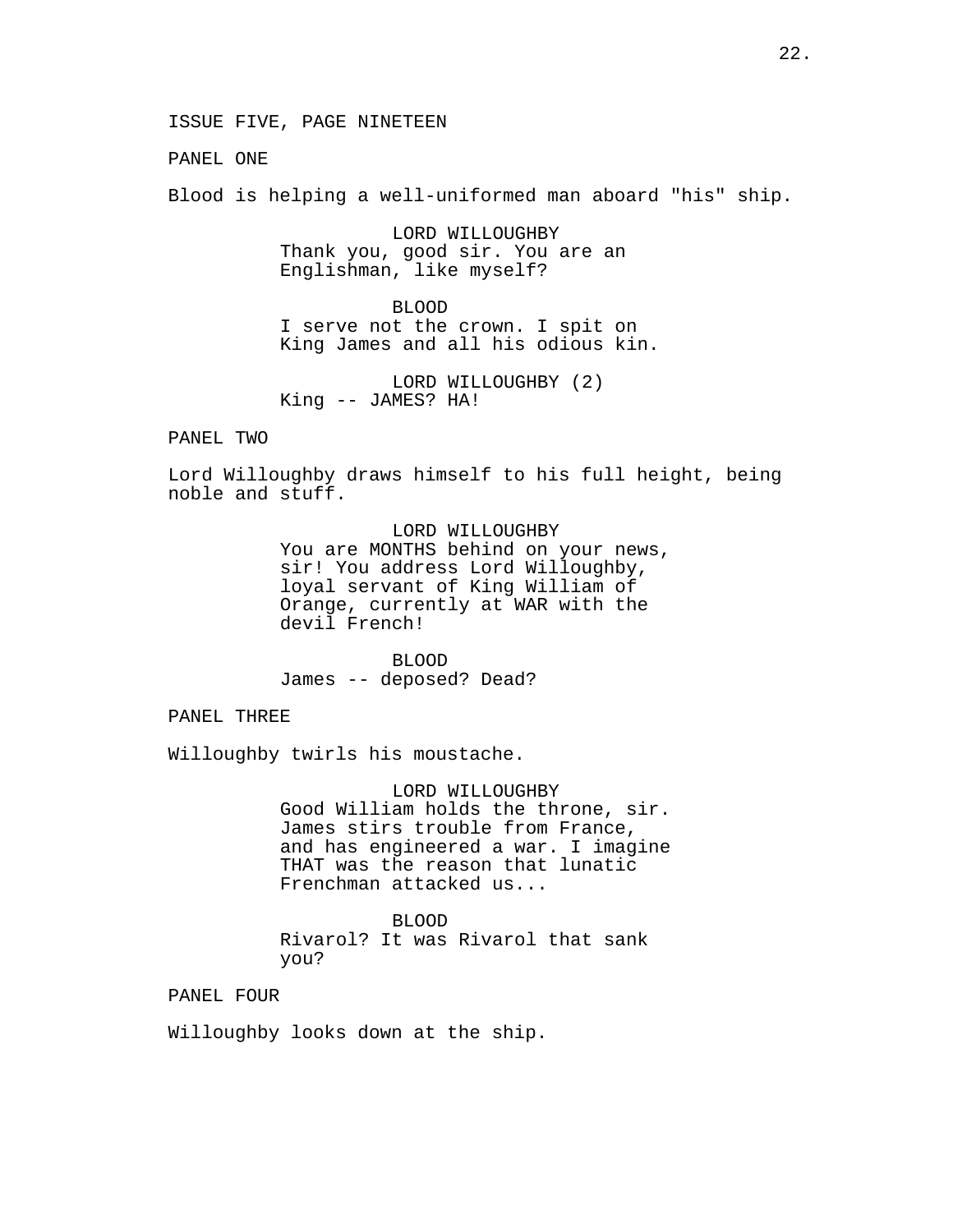LORD WILLOUGHBY You have run afoul of him as well, I perceive.

BLOOD In a manner of speaking.

PANEL FIVE

Lord Willoughby grimaces.

LORD WILLOUGHBY He took the time to mock us, from his ship, to gloat over his plan to attack and destroy our colony at Port-Royal!

BLOOD Port Royal? Aye, Rivarol could probably take Bishop, even outmanned--

LORD WILLOUGHBY (2) HA!

PANEL SIX

Lord Willoughby waves his arms comically.

LORD WILLOUGHBY I have just COME from Port Royal! Your friend Bishop has ABANDONED his POST!

ISSUE FIVE, PAGE TWENTY

PANEL ONE

Blood cocks an eyebrow.

BLOOD NOT my friend.

LORD WILLOUGHBY I was bringing news of King William and the war with the French to Port-Royal and docked there yesterday. Bishop has taken his whole fleet and embarked on some mad rampage!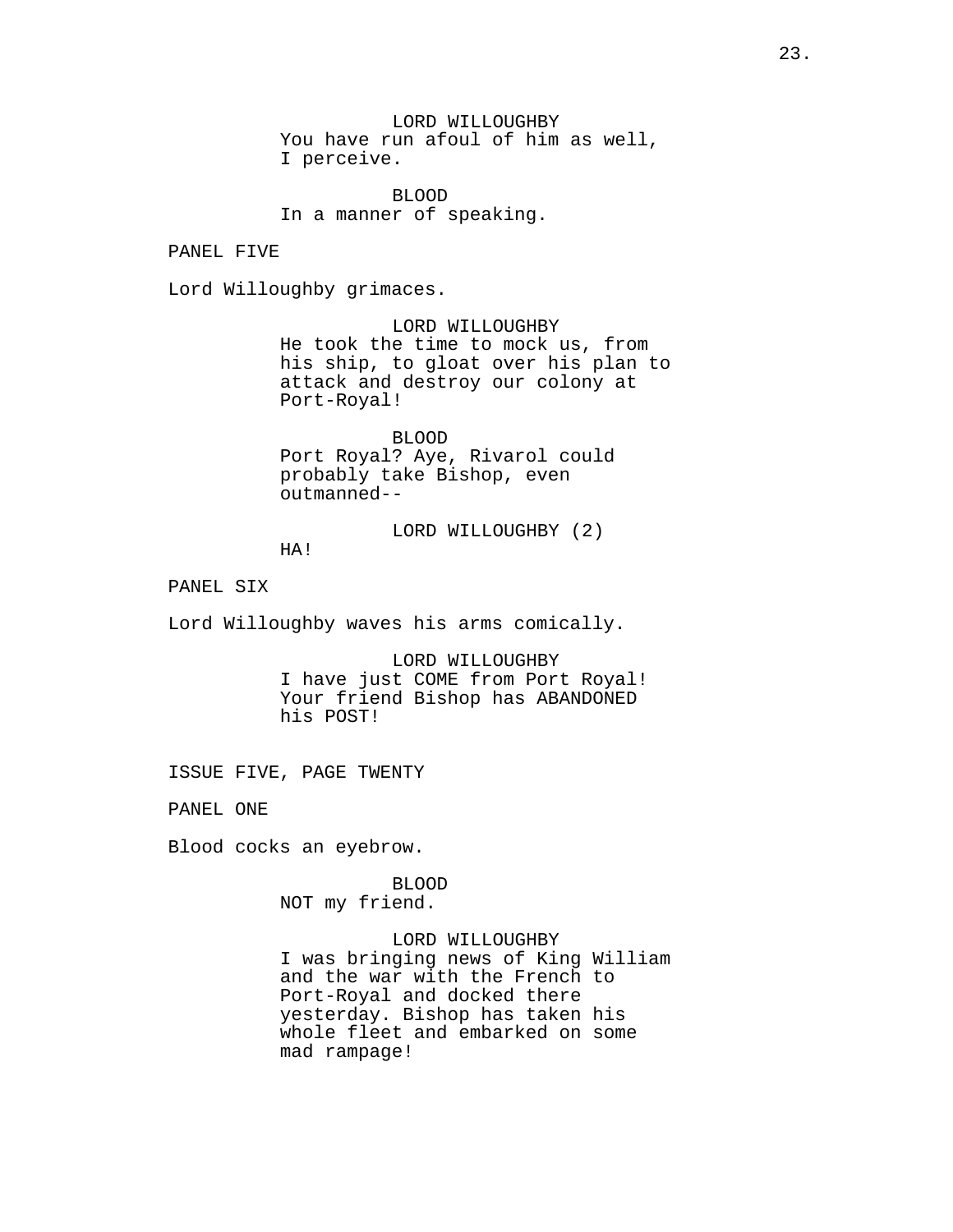BLOOD (2) Tortuga. The idiot.

PANEL TWO

Blood is silent for a moment...

PANEL THREE

...then he grins.

BLOOD WELL then. If Bishop is incapable of fulfilling his sacred trust to the crown, it must then fall to US.

PANEL FOUR

A wide shot framed in a spyglass circle: the Arabella and two other ships sit in the Port Royal harbour.

CAPTION

There she is.

PANEL FIVE

Blood looking through a spyglass, concentrating.

BLOOD The Arabella. Unguarded. Doubtless Rivarol knows that Bishop is at Tortuga and will not be back for days.

PANEL SIX

Dyke, standing beside Blood, smiles.

DYKE It recalls another incident several years past, doesn't it, Captain?

BLOOD Indeed it does, Mister Dyke...

ISSUE FIVE, PAGE TWENTY-ONE

PANEL ONE

Blood, Wolverstone, Dyke and Pitt, with some other pirates, dripping wet, are sneaking onto the deck of the Arabella, knives in their teeth.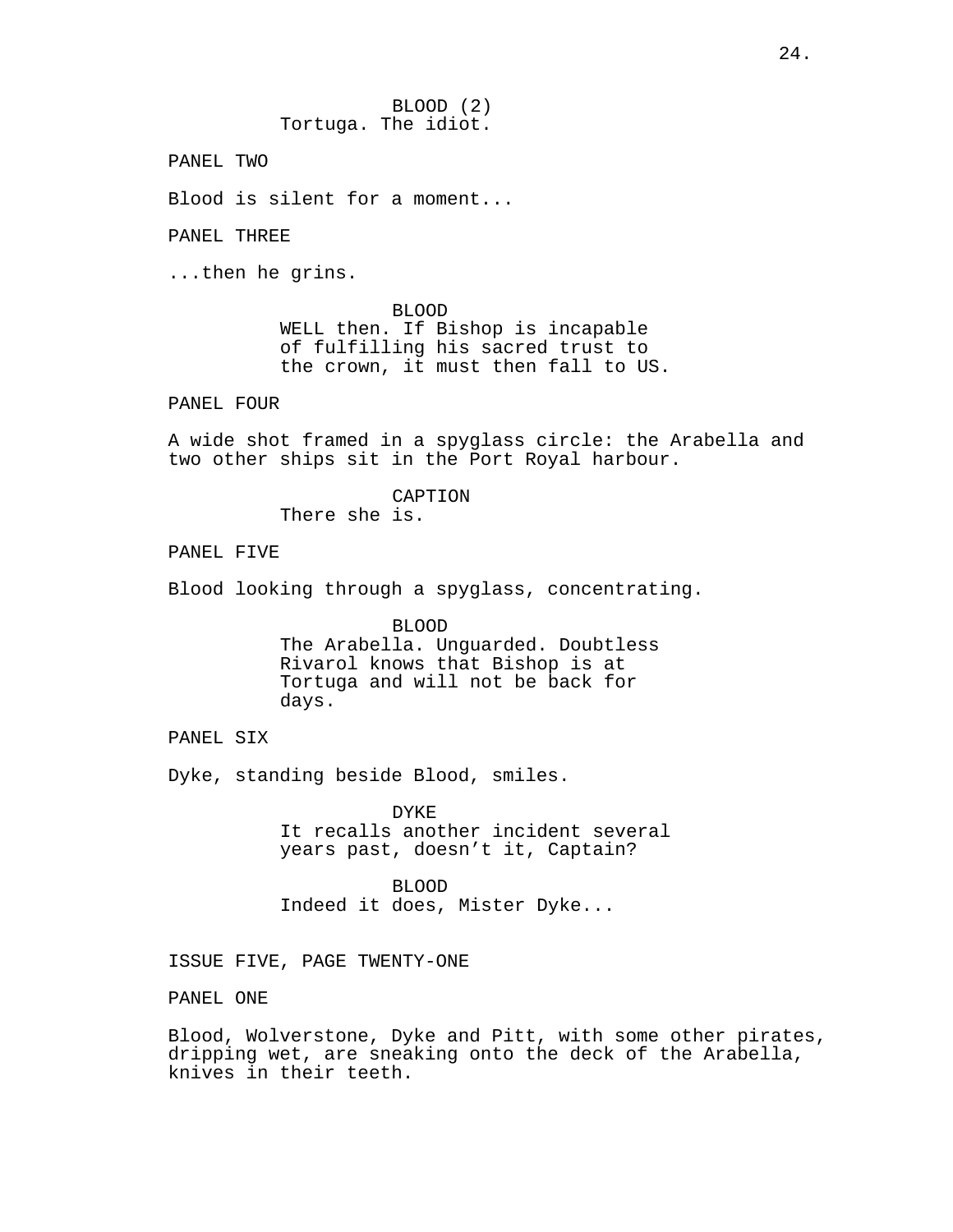PANEL TWO

Rivarol is at the docks of Port Royal, talking and laughing with one of his men.

> RIVAROL I didn't expect MUCH resistance from the bastard English, but this was TOO easy. And Governor Bishop won't be back for days!

UNNAMED SAILOR Time enough to take what we want and burn the rest. Why--

PANEL THREE

The dock explodes in a shower of splinters.

SF/X

WHABOOM!

PANEL FOUR

Rivarol is getting up, an expression of shock on his face.

RIVAROL Who-- who would DARE--

PANEL FIVE

Rivarol is looking at the harbour, where the Arabella's cannons are still smoking. His former ship is visible past it.

> RIVAROL NO! My ship could barely sail! How did Blood know where I'd be?

PANEL SIX

Rivarol, being grabbed by Wolverstone and several other armed men.

> RIVAROL HOW DID HE KNOW?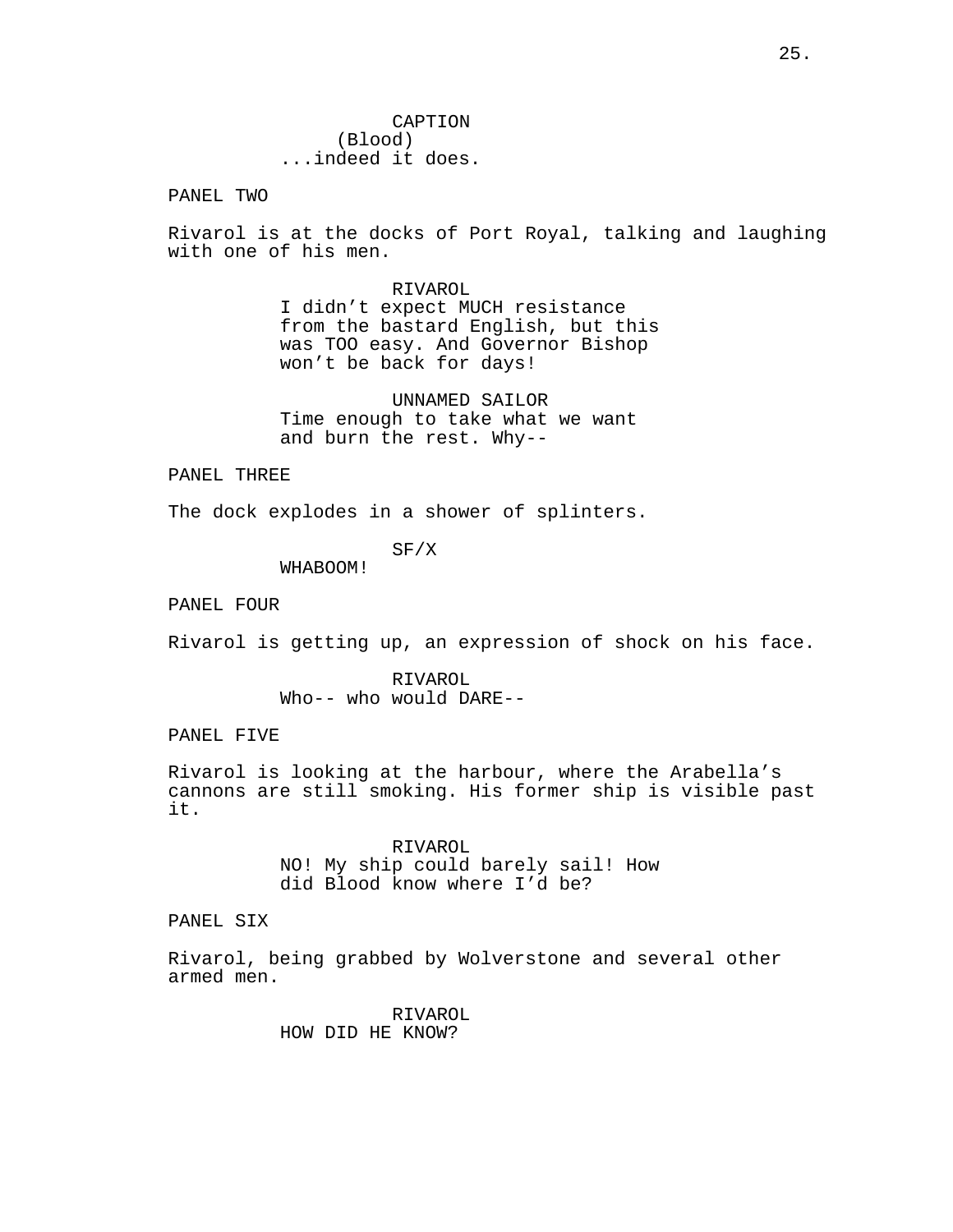ISSUE FIVE, PAGE TWENTY-TWO

PANEL ONE

Rivarol is captured, hands bound behind his back, Wolverstone with a massive hand on one of his shoulders. Blood is there, as is Lord Willoughby.

> BLOOD Your men SURRENDERED without a fight, Rivarol. Once they knew we had the HARBOUR.

RIVAROL Damn you! DAMN you!

PANEL TWO

Lord Willoughby and Blood confer.

LORD WILLOUGHBY It seems we're in your debt, Captain...

BLOOD Blood. Peter Blood.

PANEL THREE

Lord Willoughby gapes.

LORD WILLOUGHBY B-but you're the man that Bishop left to seek! The buccaneer!

BLOOD Aye. Don't believe all you hear from Bishop's lips.

PANEL FOUR

Lord Willoughby grins ruefully.

LORD WILLOUGHBY I haven't had a chance to speak to the man. Even his own NIECE tells me he's incompetent -- and that you've been hard done by, Mr. Blood.

BLOOD His niece?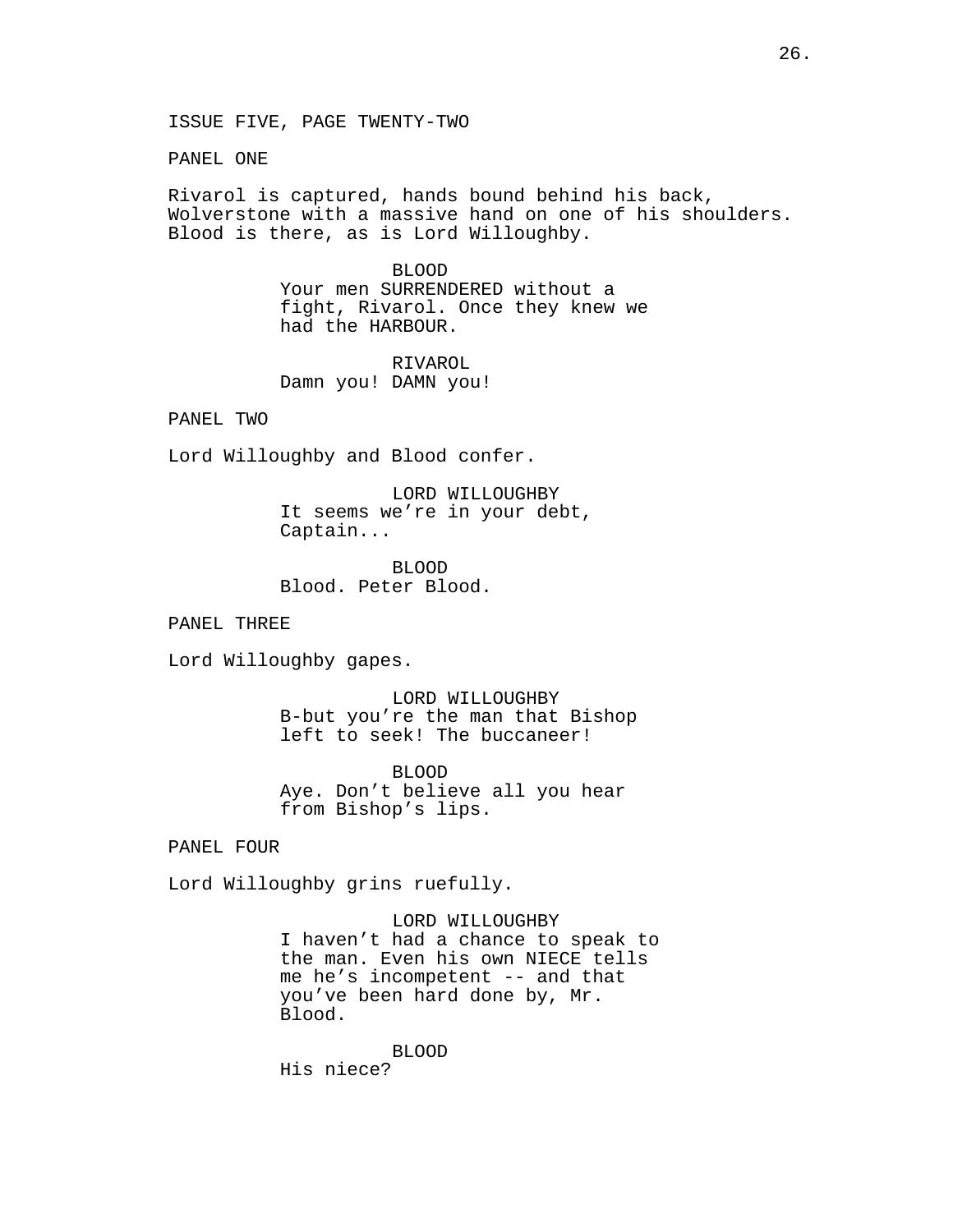#### LORD WILLOUGHBY (2)

Oh, aye.

PANEL FIVE

# LORD WILLOUGHBY

To hear her tell it, you saved all their lives back at Bridgetown, despite Bishop's incompetence. And here you've done it again.

ISSUE FIVE, PAGE TWENTY-THREE

PANEL ONE

Blood prepares to board a skiff.

BLOOD

Be that as it may, I'd best depart before the Governor returns...

LORD WILLOUGHBY Oh, he's not Governor. Not any more.

PANEL TWO

Blood cocks an eyebrow.

BLOOD

No?

LORD WILLOUGHBY Leaving his post undefended? Sailing off like a lunatic? I should say NOT.

PANEL THREE

Lord Willoughby scrutinizes Blood.

LORD WILLOUGHBY But we WILL need a Governor, and I can only think of one man that I have met in these climes who is able enough for the position.

BLOOD Faith, sir, 'tis appreciated, but I am no longer a member of the Royal Navy. King James--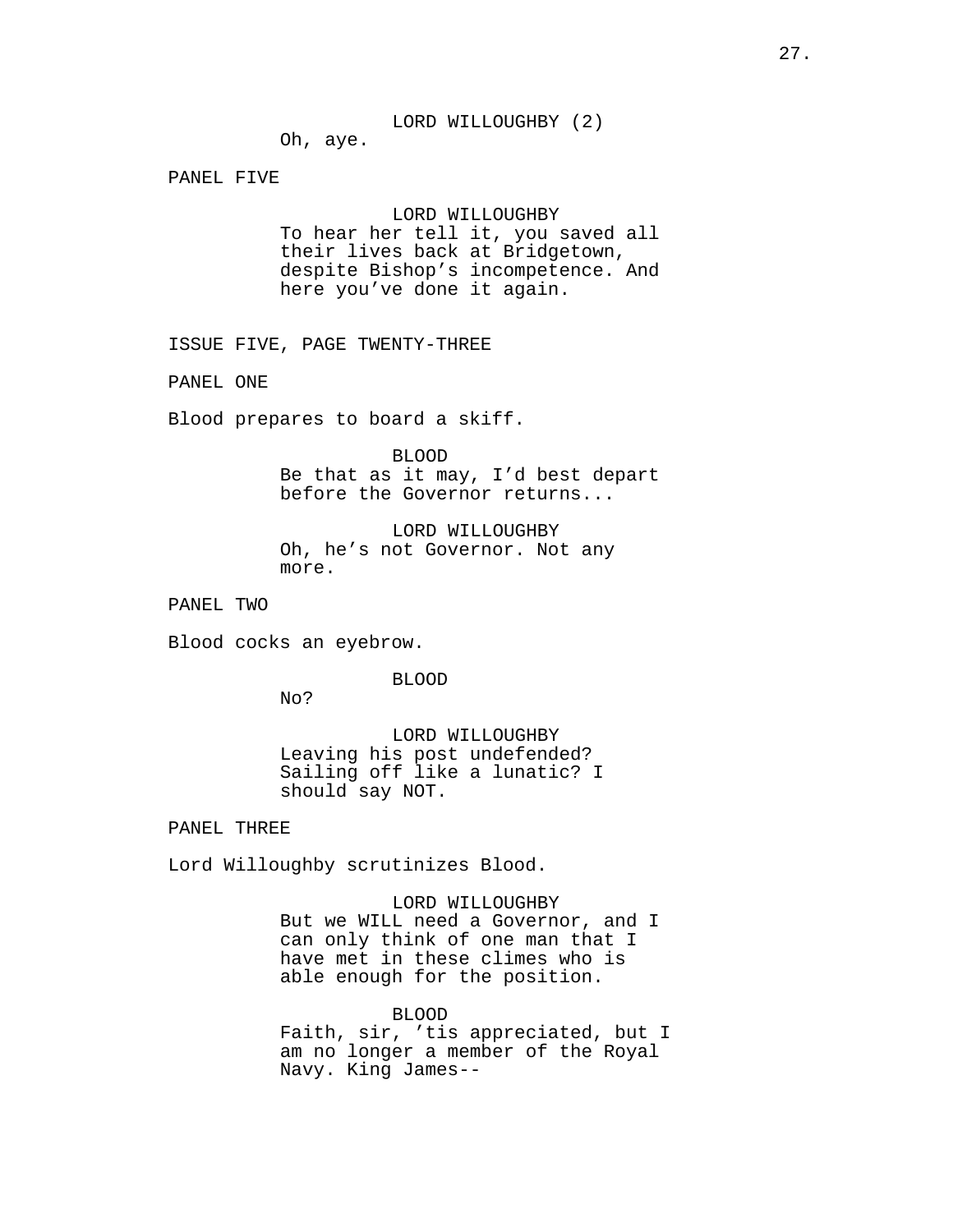LORD WILLOUGHBY (2) Is no longer king.

PANEL FOUR

Blood is stymied. He wants to be Governor, Willoughby knows he wants to be Governor, but he's still got his pride to think of.

# BLOOD

True.

LORD WILLOUGHBY I would consider it a favour. As would she.

BLOOD (2)

She?

# PANEL FIVE

Willoughby gestures toward the end of the dock, where Arabella stands, somewhat shy.

> LORD WILLOUGHBY She asked me to try to save you. When I docked here. Said that you were the finest man she'd ever met, but she'd realized it too late.

BLOOD Excuse me, Lord Willoughby.

PANEL SIX

Lord Willoughby grins broadly.

LORD WILLOUGHBY Of course, Captain Blood.

BLOOD Please. I have a new title.

PANEL SEVEN

Blood is walking towards Arabella but looks back at Willoughby, smiling.

> BLOOD GOVERNOR Blood.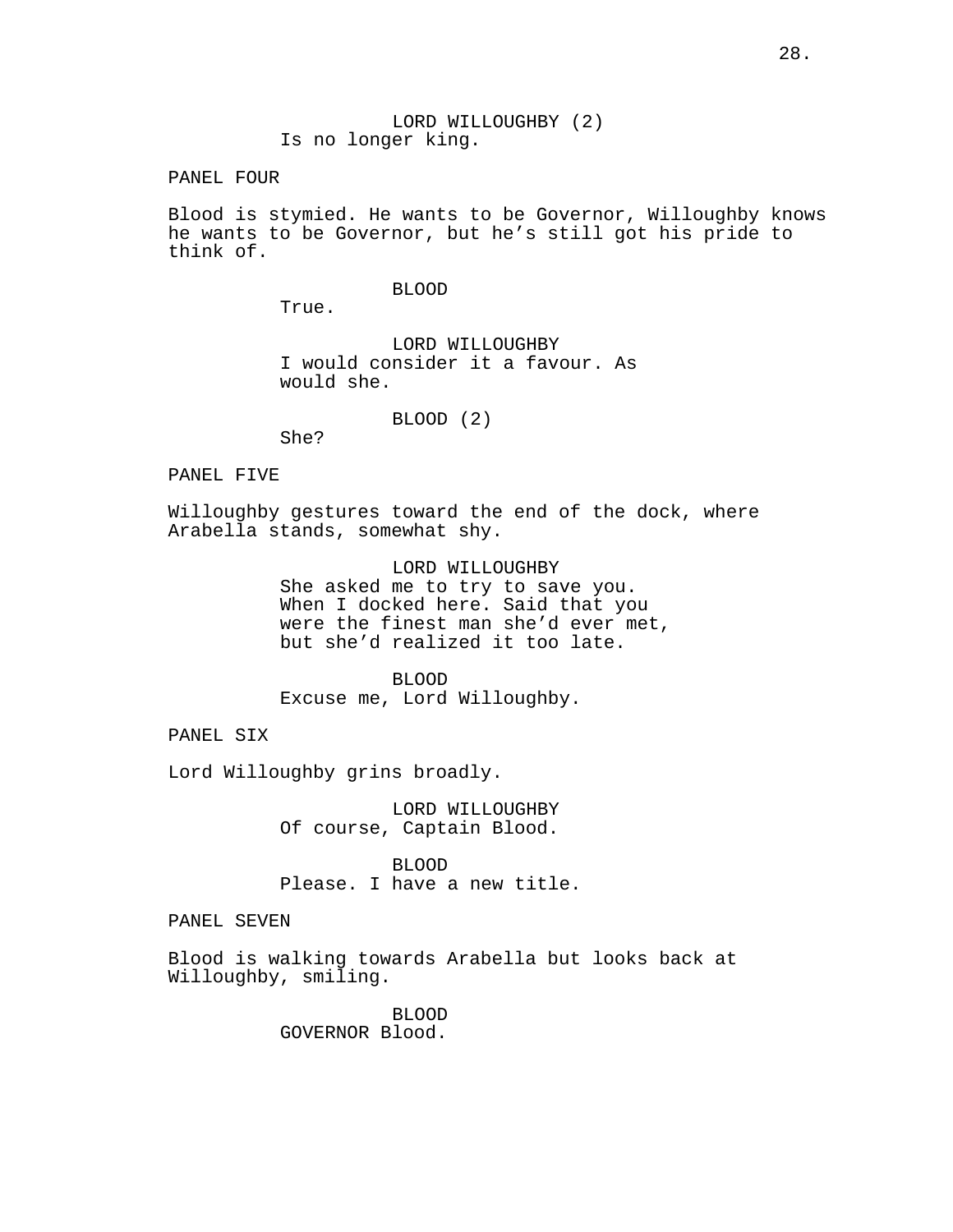ISSUE FIVE, PAGE TWENTY-FOUR PANEL ONE Blood walks down the dock. WOLVERSTONE (off) HEY! GOVERNOR! PANEL TWO Blood's POV: Wolverstone, Dyke, Pitt and Ogle are on the deck of the Arabella. WOLVERSTONE CONGRATULATIONS! BLOOD Thank you, old friend. Coming ashore? DYKE We think not, Captain. Too much sea to ignore. BLOOD (2) Understood. PANEL THREE Blood waves his doffed hat. BLOOD Best to you, buccaneers! PANEL FOUR Close on Blood's face. He's sad. BLOOD Take care. ARABELLA (off) Peter? PANEL FIVE Blood turns to Arabella, taking her in his arms.